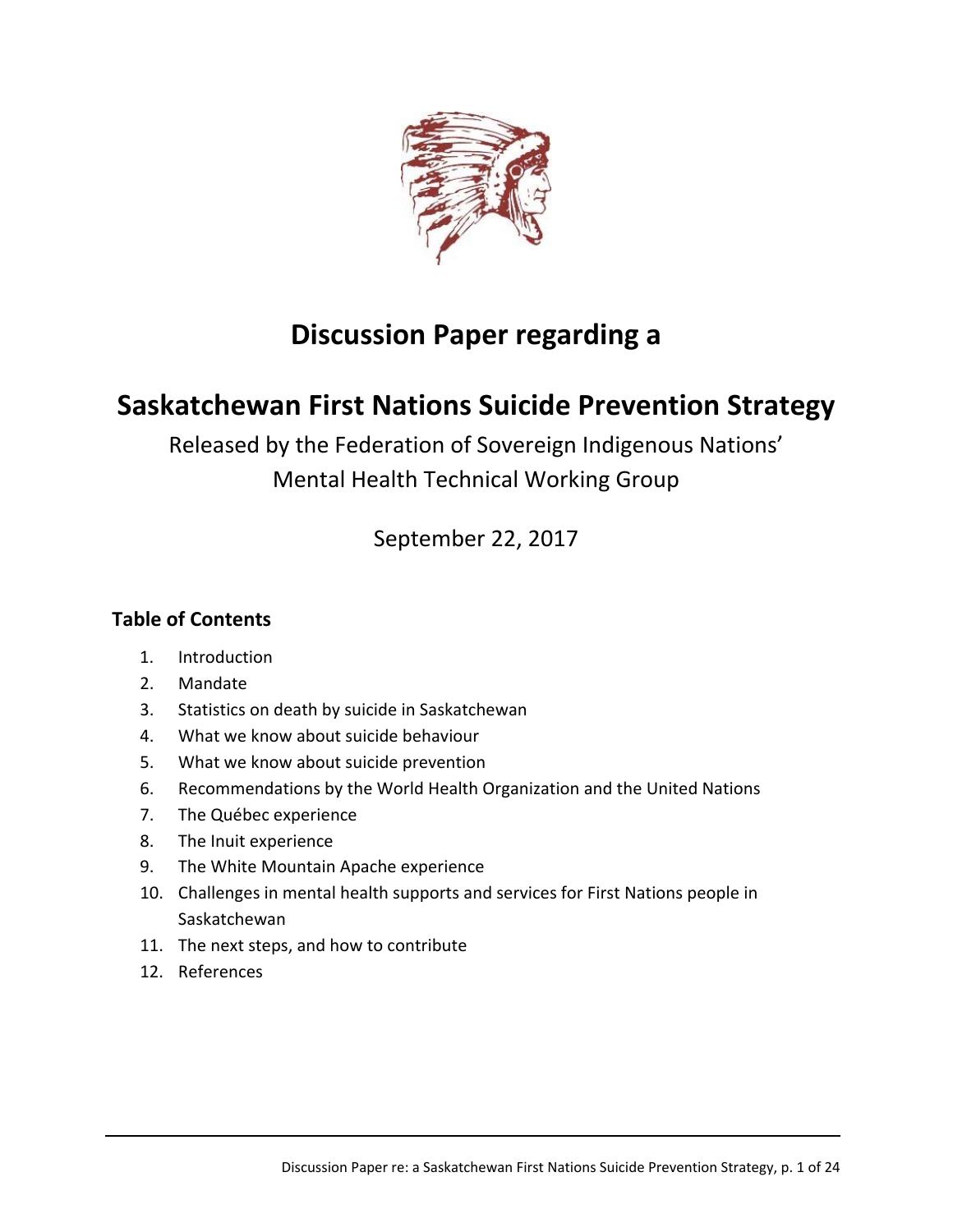## **1. Introduction**

Death by suicide is a tragedy for the individual and their families, friends and communities. Each suicide results in intense grief, loss and trauma, and has ripple effects throughout society.

There is no evidence that First Nations were historically 'high-suicide' societies. On the contrary – the evidence we do have tells us that until relatively recently, perhaps five decades ago, First Nations had relatively low rates of death by suicide. Additionally, there is no reason why some First Nations must suffer from high rates of suicide behaviour now, or into the future, if we can effectively address the underlying issues. We know that we cannot prevent all suicides – no society on earth has ever done that. However, as this Discussion Paper will demonstrate, there is compelling evidence that many more lives could be saved than are being saved today. And further, that people impacted by suicide can go on to live a good life.

In the absence of either a federal or provincial suicide prevention, the Chiefs-in-Assembly have directed the Federation of Sovereign Indigenous Nations (FSIN) to address suicide behaviour among First Nations "with high priority". Accordingly, this Discussion Paper marks the beginning of a process that will result in release of a multifaceted, evidenceinformed First Nations Suicide Prevention Strategy. **This strategy will emphasize capacity**‐ **building at the community level** so as to strengthen the ability of First Nation Tribal Councils and individual First Nations to take constructive action to address suicide behaviour.

We urge you to read this Discussion Paper carefully. At the end you will learn how you can contribute to the process. We want to reduce the number of lives – especially young lives – lost to suicide, and the number of families who have to suffer pain, grief and trauma of losing a loved one to suicide. *We urge you to join us on this important journey.*

# **2. Mandate**

The Mental Health Technical Working Group (MHTWG) was established by a motion passed by the FSIN's Health and Social Development Commission on May 8, 2017. The motion, which is appended to this Discussion Paper, provided clear direction regarding the manner in which the First Nations Suicide Prevention Strategy is to be developed. Two additional persons were later added to the MHTWG, bringing the membership to 11.

The above motion was ratified by a resolution – also appended to this Discussion Paper – passed unanimously by the FSIN Legislative Assembly on May 18, 2017. The Chiefs-in-Assembly specified that the First Nations Suicide Prevention Strategy is to be released by May 31, 2018.

# **3. Statistics on death by suicide in Saskatchewan**

Data on the number of deaths by suicide among First Nations people in Saskatchewan has been provided by the Office of the Chief Coroner. Since 2005, when death records began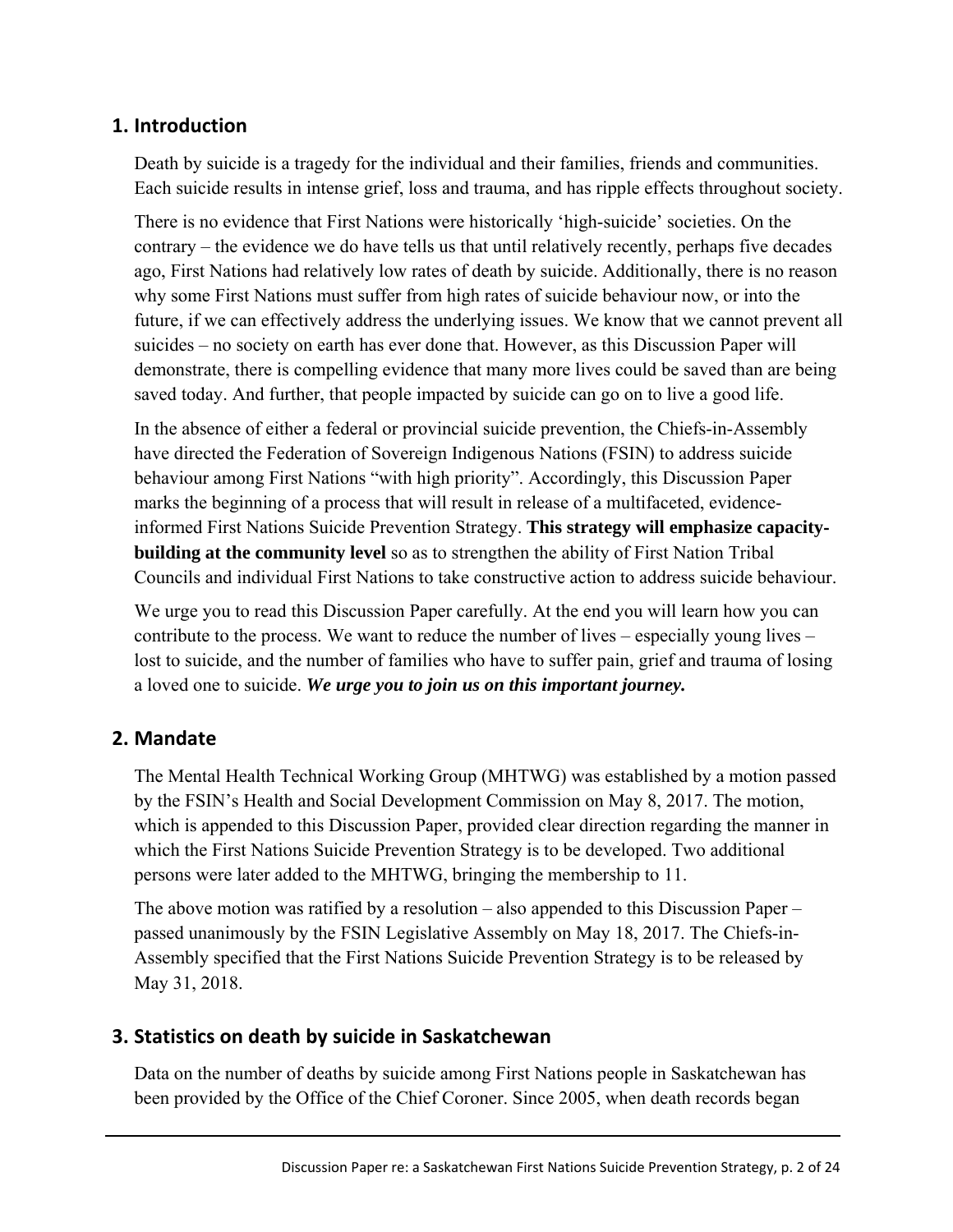## being coded by ethnicity, **close to 500 completed suicides have been recorded by First Nations people.**

The Office of the Chief Coroner codes death records by one of six ethnicities: Caucasian, North American Indian ("Includes Status and Non-Status"), Asian, Black/African American, Metis, and "Other Specified Race". Death records which the Office of the Chief Coroner are unable to code by ethnicity are coded as "Unknown".

Over the 11-year period 2005 to 2015, 493 suicides were coded "North American Indian (Includes Status and Non-Status)", 1,025 were coded for other ethnicities (including Métis) , and 189 were coded unknown. First Nations people therefore made up between 29% (if none of the "Unknown" were First Nations people) and 40% (if all of the "Unknown" were First Nations people) of the deaths by suicide in the province over this decade.

The following graphs exclude suicides coded as "Unknown" ethnicity. Rates were calculated using demographic data from *Covered Population,* a detailed breakdown of the population prepared annually by eHealth Saskatchewan.

The graphs presented below highlight some of the differences in the suicide rates of First Nations people and other residents of the province. They also point to a spike in suicides by both First Nation males and females beginning in 2014. Finally, they draw attention to variations in rates by age and sex.

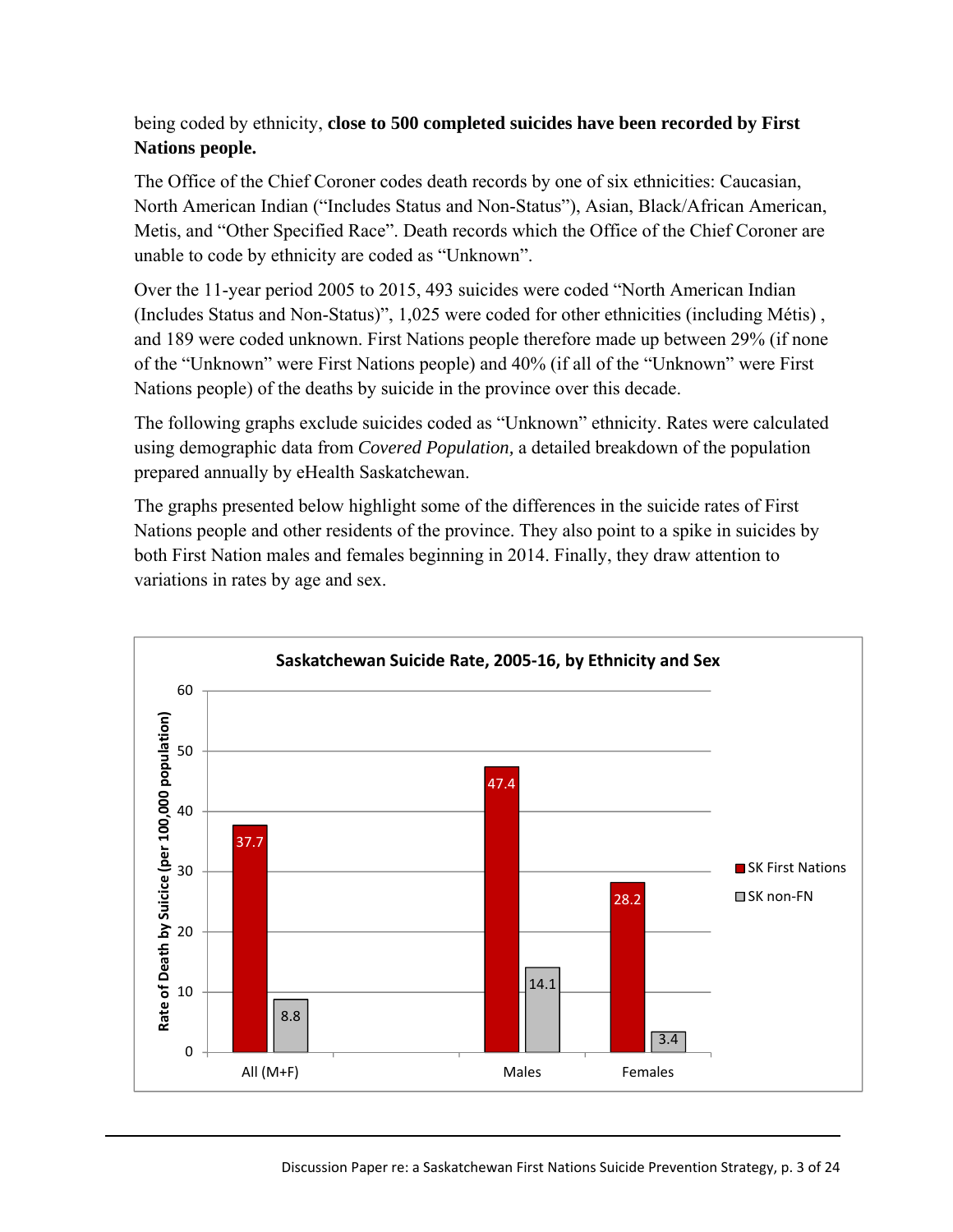

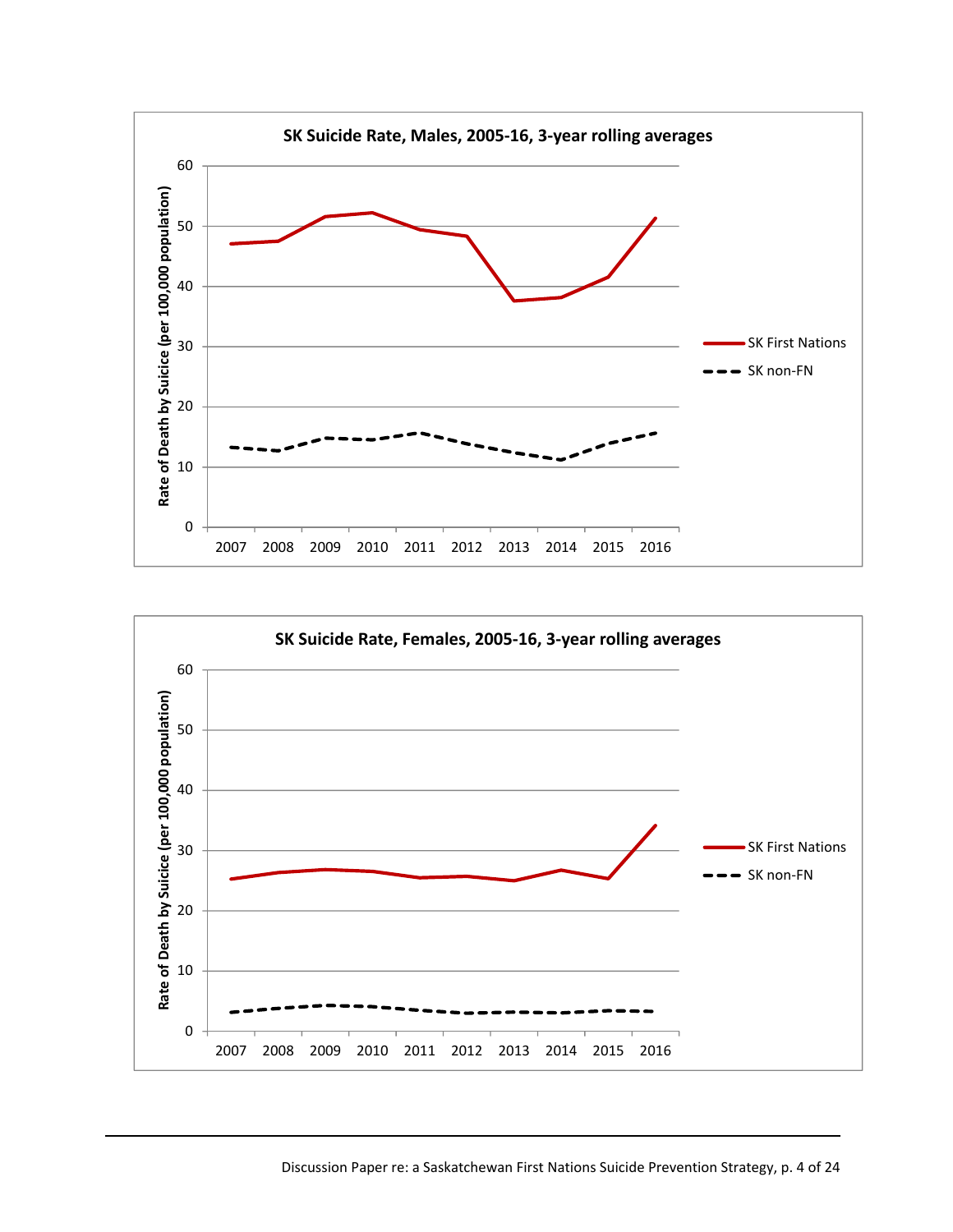

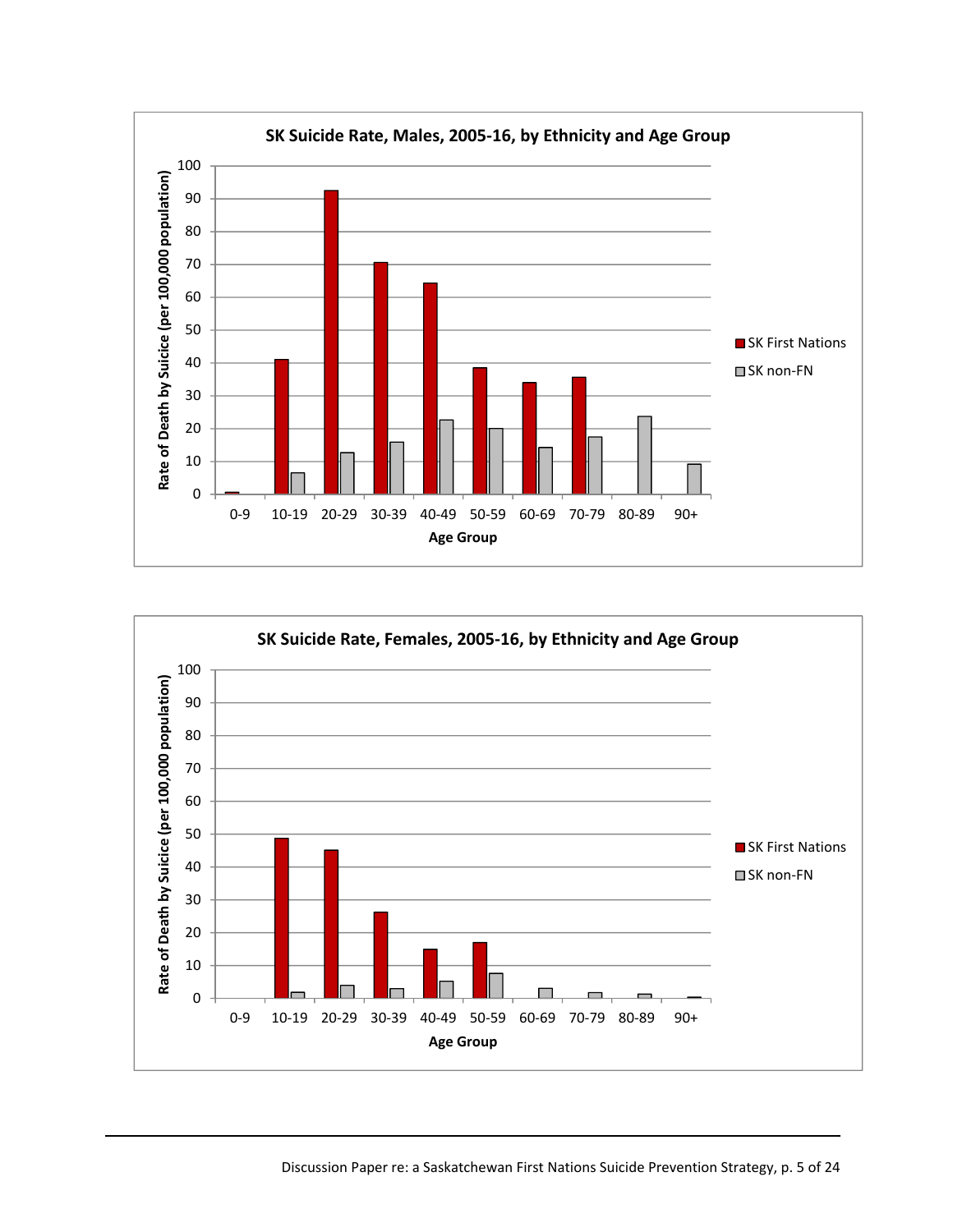**Overall, the rate of death by suicide among First Nations people in Saskatchewan is 4.3 times higher than the rate among non-First Nations people in the province.**

The ratios among younger people is higher still:

- **The rate for First Nations women aged 10 to 19 is 26 times higher** than that of non-First Nations women in that age rate, and for First Nations women in their 20s the rate is 11 times higher.
- **The rate for First Nations men aged 10 to 19 is six times higher** than that of non-First Nations men in that age rate, and for First Nations men in their 20s the rate is seven times higher.

**25% of all suicides by First Nations people were by teenagers**, compared to 6% among persons of other ethnicities.

**62% of all suicides by First Nations people were by persons less than 30 years of age**, compared to 19% among persons of other ethnicities.

Just 8% of all suicides by First Nations people were by persons 50 years and older, compared to 45% among persons of other ethnicities.

––

In May of this year the Minister of Health tabled data in the Legislative Assembly stating that over the 11-year period 2005 to 2015 there were 1,432 deaths by suicide in Saskatchewan, which is 110 less than the number of suicides counted by the Office of the Chief Coroner.

The Minister of Health wrote that "Data pertaining to First Nations is based on individual's self-declaration as Registered Indian and the provision of their Treaty number. First Nations status does not take into account those who may identify as First Nations" (emphasis in the original). On that basis, the Minister's data indicated that over the 11-year period 2005 to 2015 there were 265 suicides by First Nations people – a figure which is 40% lower than the count provided by the Office of the Chief Coroner using a different definition of 'First Nations'.

The data tabled in the Legislative Assembly by the Minister of Health allows calculation of an overall rate of death by suicide for Saskatchewan of 11.3 per 100,000 over the time period 2005 to 2015 (using population data for 2015). This is identical to the national rate for the period 2005 to 2013 (the latest year for which Canada-wide data is currently available).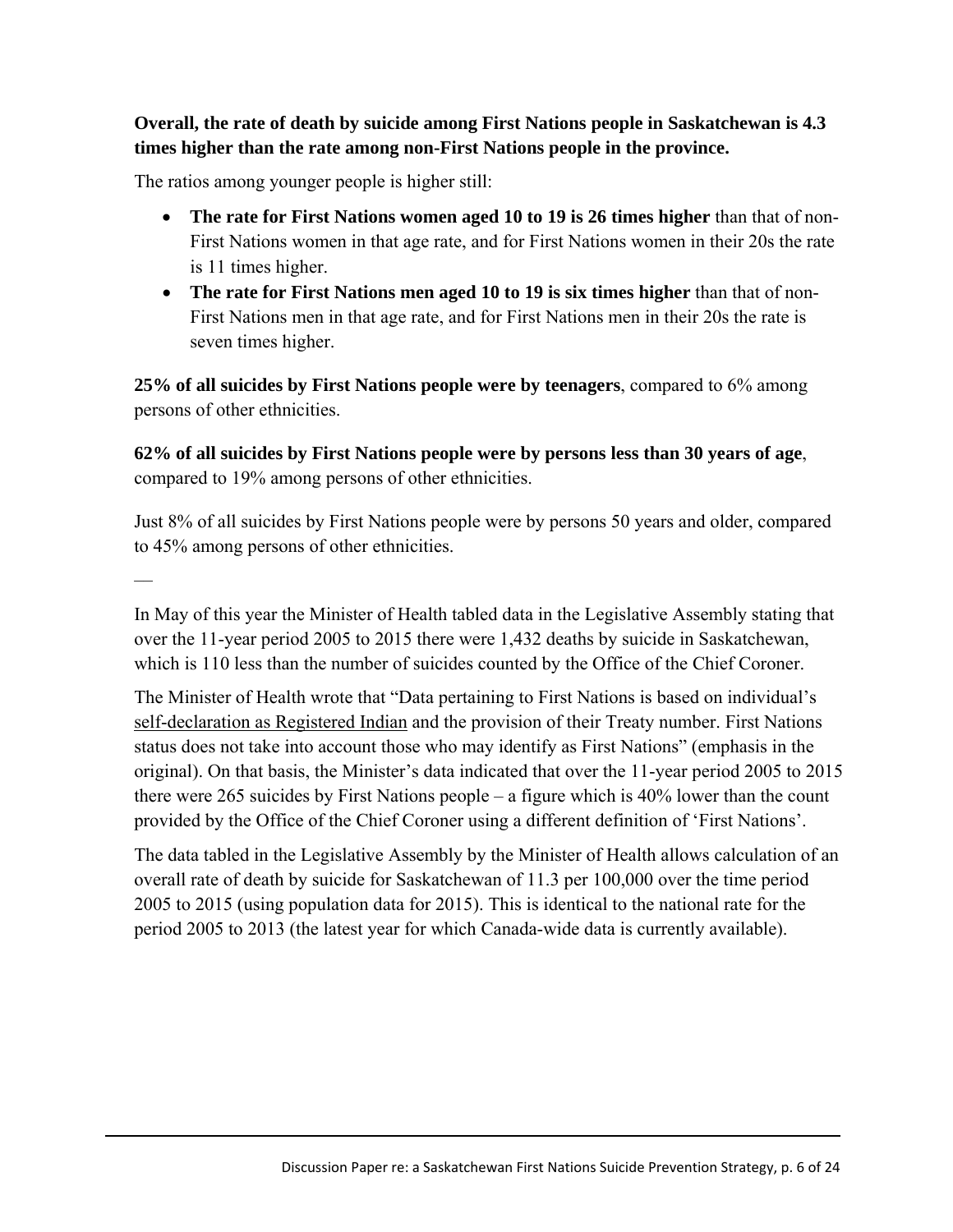Those data were also disaggregated (broken out) by Health District. Using those statistics we can calculate suicide rates (per 100,000 population) by Health Region for that time period:

| Athabasca           | 60.1 | <b>Prairie North</b>   | 13.0 |
|---------------------|------|------------------------|------|
| Keewatin Yatthé     | 44.7 | Prince Albert Parkland | 14.7 |
| Mamewetan Churchill | 24.2 | <b>Kelsey Trail</b>    | 13.4 |
|                     |      | Heartland              | 10.9 |
| Saskatoon           | 9.3  | Sunrise                | 10.8 |
| Regina Qu'Appelle   | 9.8  | Cypress                | 7.5  |
|                     |      | <b>Five Hills</b>      | 12.1 |
|                     |      | <b>Sun Country</b>     | 11.0 |

Taken together, the three northern Health Regions, which have the largest proportion of First Nations people among the populations they serve, had a suicide rate of 32.9 per 100,000 population – which is **3.1 times** the rate for the ten other Health Regions. Saskatoon and Regina Qu'Appelle, the two largest health regions, had a combined rate of 9.6, while the rest of the province had a rate of 12.0.

Again, these rates are for *all* residents of each Health Region – we do not have suicide data for First Nations people broken out by Health Region.

# **4. What we know about suicide behaviour**

We know a lot about how and why people may find themselves in a suicidal crisis. Because upwards of 800,000 people a year die by suicide world-wide, a great deal of work has gone into understanding suicide behaviour – so there is an enormous research base.

There are numerous books which summarize what we know about suicide behaviour. One concise and particularly clearly-written example is psychiatrist Robert D. Goldney's *Suicide Prevention (2<sup>nd</sup> ed.)*, which can be purchased online.

One useful way to understand risk factors for suicide behaviour is through the prism of 'age of first suicide attempt':

- People whose first suicide attempt occurs as adults are likely to be suffering from major depressive disorders (single or recurrent).
- People whose first suicide attempt in their teenage years or their 20s are more likely to have cumulative risks including more frequent comorbid (occurring at the same time) anxiety disorders, cannabis misuse and personal history of emotional and sexual abuse (Slama et al 2009).

There is a significant body of research on the impact of adverse childhood experiences (ACEs) on people's health outcomes. A pathbreaking study in the United States examined abuse (emotional, physical and sexual) during childhood, witnessing domestic violence, parental separation or divorce, and living with substance-abusing, mentally ill, or criminal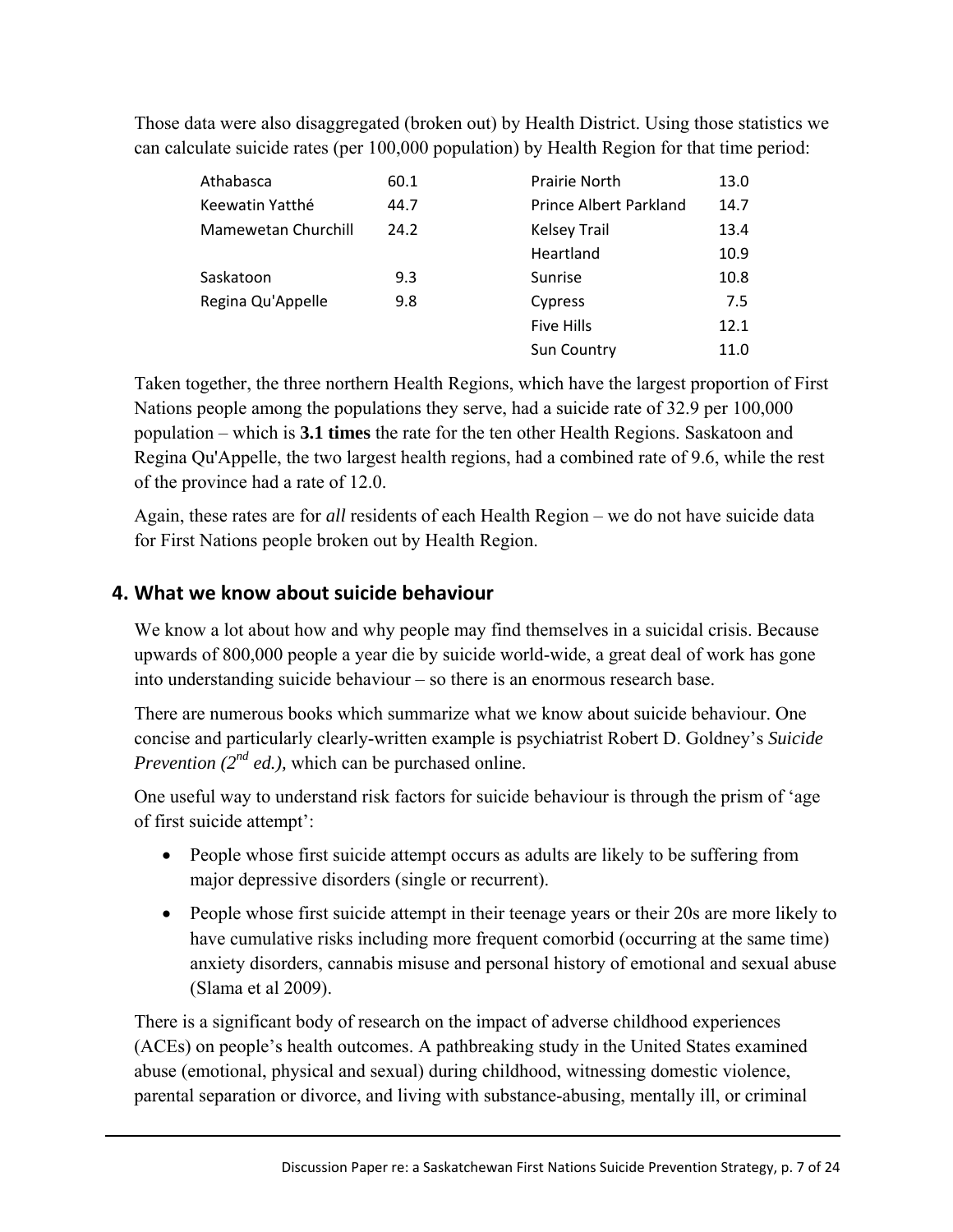household members (Anda et al 2006, Stevens 2012). The US study revealed that 80% of suicide attempts during childhood and adolescence are attributable to ACEs – as are a majority of suicide attempts among adults. The impact of ACEs on suicide behaviour over the life course is "of an order of magnitude rarely observed in epidemiology and public health data" (Dube et al 2001). Higher rates of early childhood adversity put people at greater risk for stress and negative health outcomes – including psychological distress, suicidal thoughts and suicide attempts – over their entire life course. At the same time, people with early onset mental health disorders are at risk for chronic problems throughout their lives.

One Indigenous population for which we have considerable historic and current data is the Māori of New Zealand (Beautrais and Fergusson 2006):

- Māori have transitioned from having lower rates of death by suicide than Pakeha (White) residents of New Zealand to having higher suicide rates than their non-Māori counterparts.
- Māori youth now have higher overall rates than their non-Māori counterparts of many mental disorders including depression, anxiety, conduct disorder, suicidal ideation and attempts, and alcohol and cannabis abuse.
- Māori are more likely to be socioeconomically disadvantaged in childhood, and more likely to have experienced childhood adversity, than their non-Māori counterparts.
- Significant ethnic differences in rates of mental disorder amongst New Zealand youth can be largely explained by the higher rates of exposure amongst Māori to socioeconomic disadvantages during childhood, childhood family adversity, peer influences, etc (Marie, Fergusson, Boden 2011).

A key factor in understanding elevated rates of suicide behaviour in Indigenous populations *with recent experiences of colonization* may be how colonialism is mediated into risk factors for suicide behaviour among children and youth, in part by the intergenerational transmission of historical trauma (e.g. trauma associated with Indian Residential Schools) resulting in elevated rates of early childhood adversity. As First Nations psychologist Amy Bombay recently told a House of Commons Standing Committee investigating suicide in Indigenous communities, "past collective effects can actually accumulate across generations, so really, if we do nothing to address these intergenerational cycles, we can expect that the effects are only going to get worse."

# **5. What we know about suicide prevention**

Suicide behaviour is complex and multi-causal, but understandable – and, to a certain degree, preventable. According to the World Health Organization (WHO) (2004), suicide is best understood as a "largely preventable public health problem."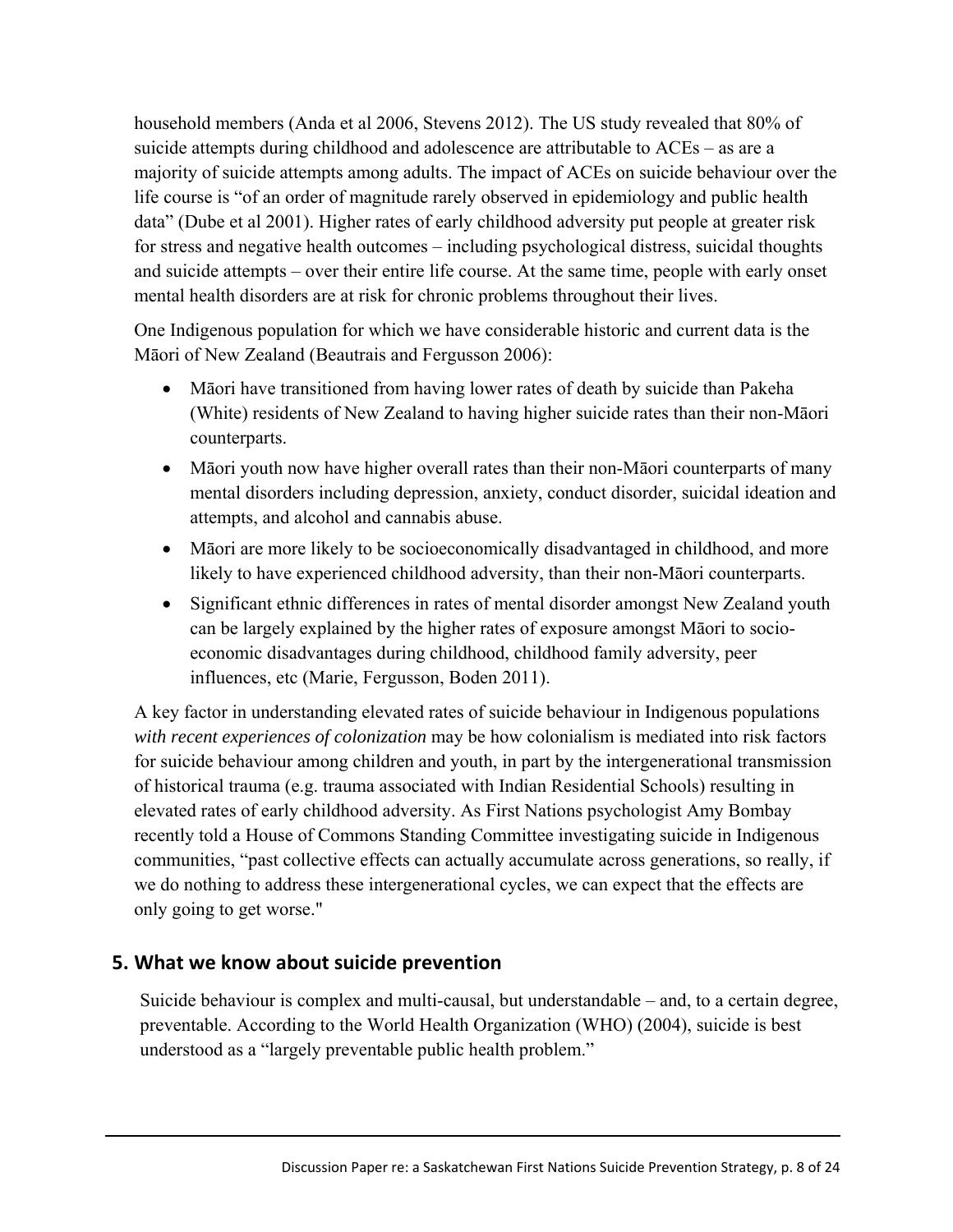Suicide prevention strategies (SPS) are multifaceted approaches to reducing the rate of death by suicide in a society. It is generally agreed that:

- an SPS should address prevention, intervention and postvention;
- an SPS should address both proximal (immediate) and distal (background) risk factors for suicide behaviour;
- an SPS requires resources if effective implementation is to take place; and,
- the impact of an SPS can be evaluated over time.

SPS are usually government-led initiatives (e.g. Quebec's provincial SPS, discussed in section 7, which is recognized by suicide prevention specialists world-wide). In recent years, however, a number of Indigenous-specific SPS have been developed, led by Indigenous organizations: by Aboriginal Australians; by Māori in New Zealand, by Sámi in the Scandinavian countries, and by Inuit in Nunavut – as well as the 2016 National Inuit Suicide Prevention Strategy.

Existing models of suicide risk and prevention typically focus on proximate (immediate) risk factors. They do not adequately explain elevated rates of suicide in some (but by no means all) Indigenous communities, as they do not adequately take into account distal (background) risk factors: larger-scale social and community factors such as colonialism, intergenerational trauma, and socioeconomic and other inequities (see, for example, Samaritans 2017).

As a recent journal article from the US observes:

What suicidologists have recommended for quite some time, but has yet to be systematically achieved, is a truly comprehensive approach to suicide prevention – one that occurs across the social ecology (i.e., at the individual, family/relationship, school/community, and societal levels) in schools, workplaces, and healthcare settings, and includes both "downstream" prevention efforts (i.e., secondary and tertiary prevention efforts that focus on treatment and interventions for at-risk individuals or groups to decrease the likelihood of future suicide attempts) and "upstream" prevention efforts (i.e., primary prevention efforts that focus on preventing suicidal ideation, behavior, and risk before they occur). …

[Adverse childhood experiences] are a well-documented and understood risk factor for suicidality, but in practice, the field of suicide prevention has yet to focus in earnest on this connection. Given the increasing rates of suicide, the growing empirical evidence linking ACEs and suicide risk, and the mounting discourse for comprehensive suicide prevention, the importance of partnering across disciplines to adopt strategies that impact early in the life course and that continue across the lifespan has never been clearer. Together, enhanced coordination to prevent exposure to ACEs, and subsequently reduce suicidal ideation, behavior, and death, is possible (Ports et al 2017).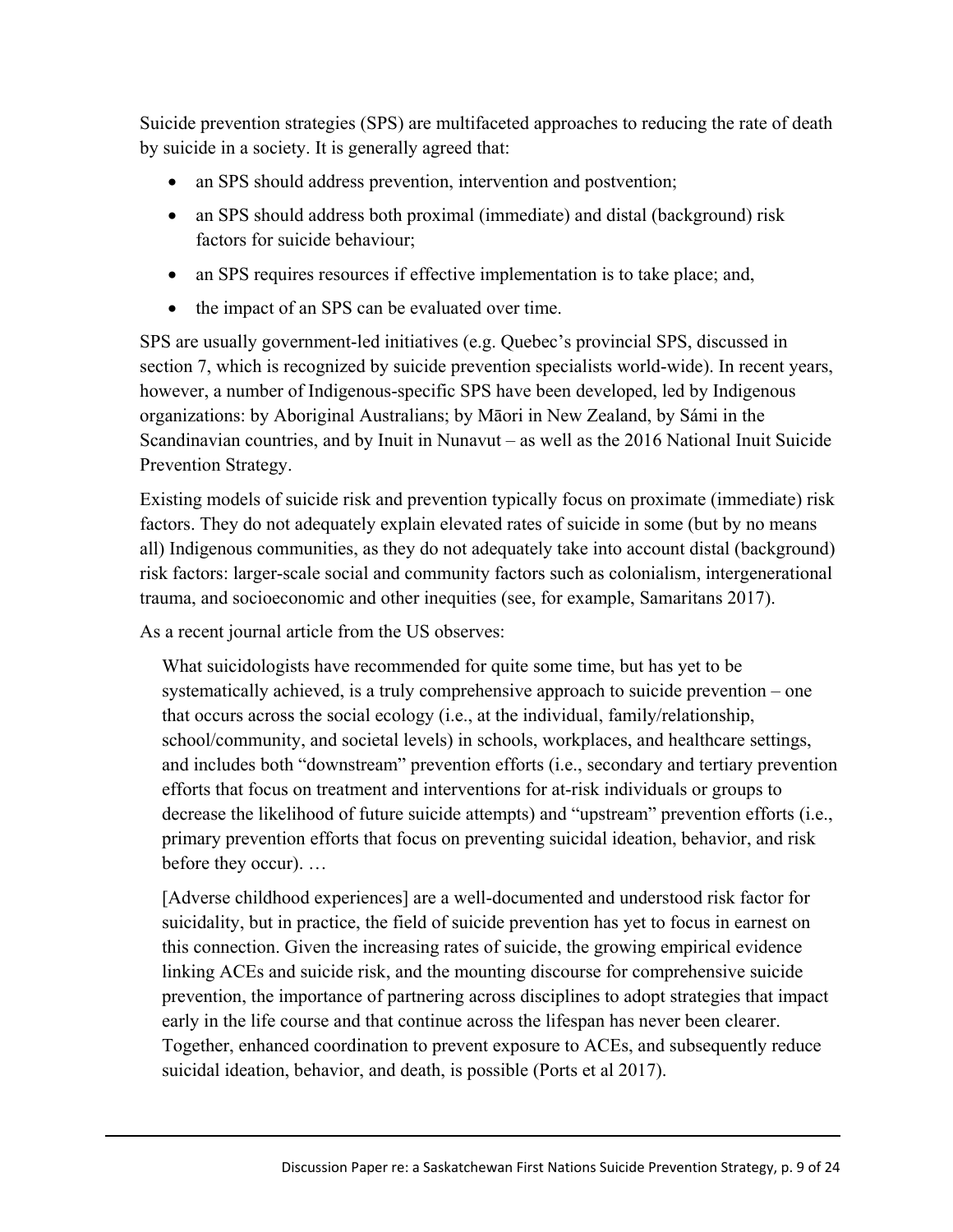Adverse childhood experiences are known *developmental precursors* to suicide behaviour, particularly by teenagers and young adults. We need to find culturally appropriate ways of constructively intervening in the lives of children and youth in order to lower their risk factors and increase their protective factors. As Australia's National Aboriginal and Torres Strait Islander Suicide Prevention Strategy notes:

There is growing evidence that, in order to reduce rates of suicidal behaviour and suicide over the longer term, measures should also be put in place to address the *developmental precursors* of suicide and suicidal behaviour. … There needs to be a shift towards collaborative, cross-sectoral approaches to treatment and prevention to treat both current risk and its *developmental precursors* (Australia, Department of Health and Ageing 2013).

A report by Lechner, Cavanaugh, and Blyler (2016) provides a useful review of interventions to address trauma in American Indian and Alaska Native youth in the US.

A recent report from the House of Commons' Standing Committee on Indigenous and Northern Affairs also stressed the need to improve the social determinants of health as an 'upstream' approach to suicide prevention, especially among Indigenous youth (Canada, House of Commons- Standing Committee on Indigenous and Northern Affairs 2017).

# **6. Recommendations by the World Health Organization and the United Nations**

In 2014, the WHO released a landmark document entitled *Preventing Suicide: A Global Imperative.* Among its key messages (on page 9 of the report):

- Suicides take a high toll. Over 800,000 people die due to suicide every year and it is the second leading cause of death in 15-29-year-olds. There are indications that for each adult who died of suicide there may have been more than 20 others attempting suicide.
- Suicides are preventable. For national responses to be effective, a comprehensive multisectoral suicide prevention strategy is needed.
- Restricting access to the means for suicide works. An effective strategy for preventing suicides and suicide attempts is to restrict access to the most common means, including pesticides, firearms and certain medications.
- Health-care services need to incorporate suicide prevention as a core component. Mental disorders and harmful use of alcohol contribute to many suicides around the world. Early identification and effective management are key to ensuring that people receive the care they need.
- Communities play a critical role in suicide prevention. They can provide social support to vulnerable individuals and engage in follow-up care, fight stigma and support those bereaved by suicide.

The United Nations (UN) has called on all governments to develop and implement evidenceinformed national strategies for suicide prevention. In 1996 the UN published guidelines to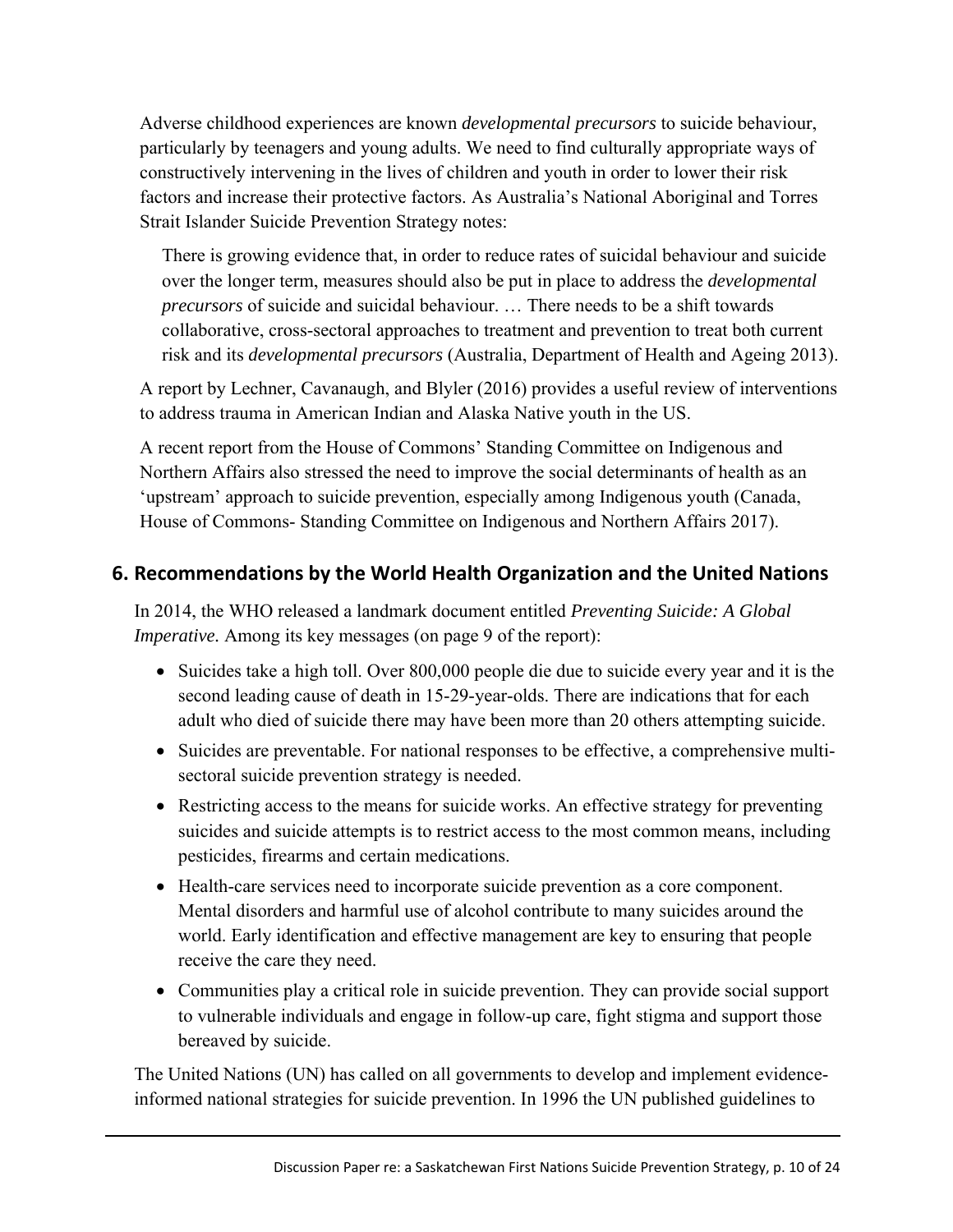assist and stimulate countries to develop national strategies aimed at reducing morbidity, mortality, and other consequences of suicidal behaviour. These guidelines emphasised the need for inter-sectorial collaboration, multi-disciplinary approaches, and continued evaluation and review. The UN identified several elements that should increase the effectiveness of suicide prevention strategies, including:

- support from government policy;
- a conceptual framework;
- well established aims and goals;
- measurable objectives;
- identification of organisations capable of implementing objectives; and,
- ongoing monitoring and evaluation.

The WHO followed up in 2012 with a document entitled *Public Health Action for the Prevention of Suicide: A Framework.* In the section 'The Need for Taking Action' the WHO answers the question "Why is a national suicide prevention strategy necessary?":

- a national strategy not only outlines the scope and magnitude of the problem, but more crucially, recognizes that suicidal behaviours are a major public health problem.
- a strategy signals the commitment of a government to tackling the issue.
- a cohesive strategy recommends a structural framework, incorporating various aspects of suicide prevention.
- a strategy provides authoritative guidance on key evidence-based suicide prevention activities, i.e. identifies what works and what does not work.
- a strategy identifies key stakeholders and allocates specific responsibilities among them. Moreover, it outlines the necessary coordination among these various groups.
- a strategy identifies crucial gaps in existing legislation, service provision and data collection.
- a strategy indicates the human and financial resources required for interventions.
- a strategy shapes advocacy, awareness raising, and media communications.
- a strategy proposes a robust monitoring and evaluation framework, thereby instilling a sense of accountability among those in charge of interventions.
- a strategy provides a context for a research agenda on suicidal behaviours.

To date 28 national governments have developed and implemented national strategies for suicide prevention. Canada is the only G8 country *not* to have done so (Matsubayashia & Ueda, 2011). It should be noted that the Grand Chief of the Assembly of First Nations, Perry Bellegarde, has called on the federal government to develop and implement a national strategy for suicide prevention (*Globe and Mail* 2016) – as has the Canadian Association for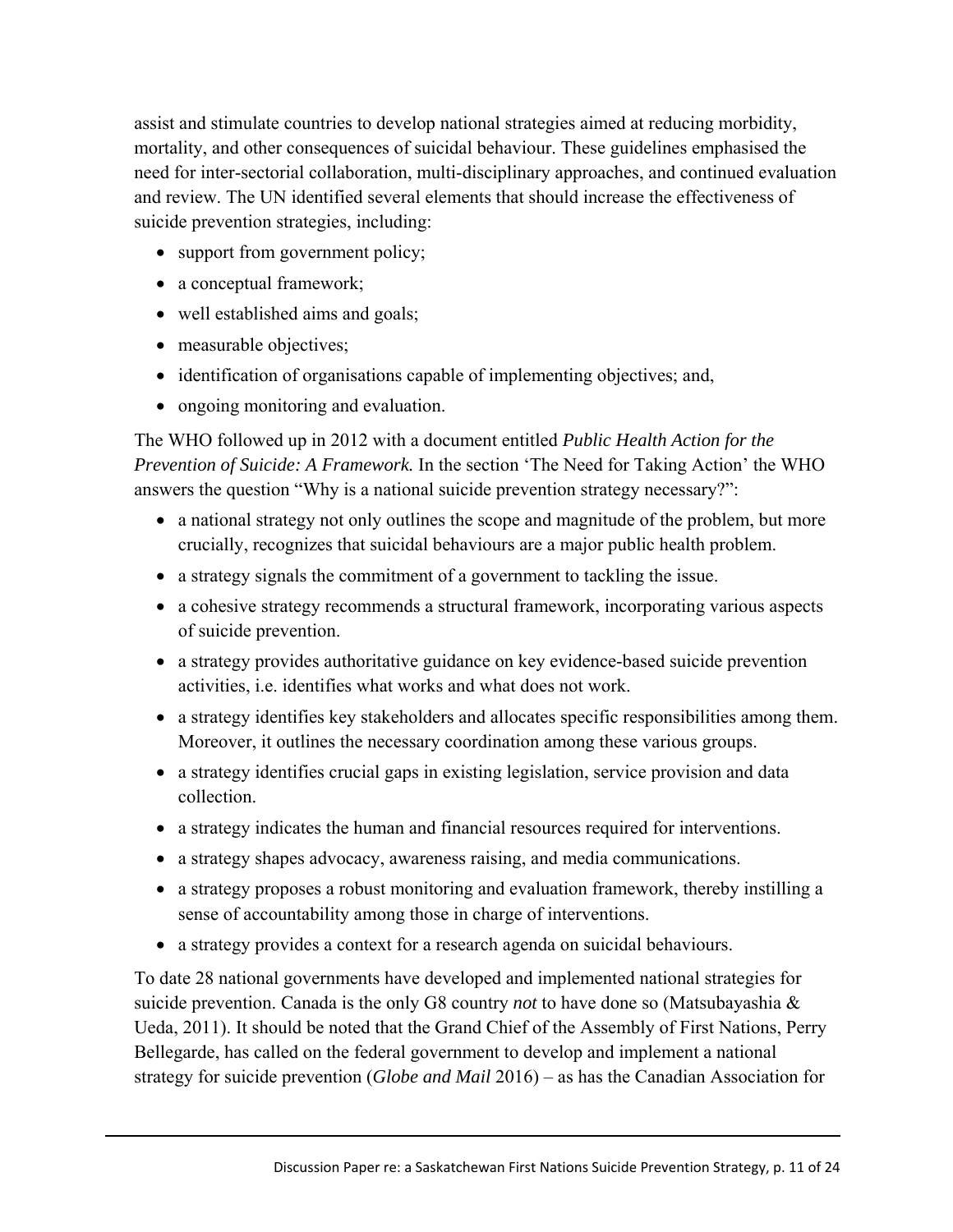Suicide Prevention (2009), the Calgary-based Centre for Suicide Prevention (2016), and an editorial in the *Canadian Medical Association Journal* (Eggertson & Patrick 2016).

The Mental Health Technical Working Group believes that the WHO's perspectives apply to the need for suicide prevention strategies at the *provincial* level as well – especially in the absence of a national strategy.

# **7. The Québec experience**

From the 1960s to the 1990s Québec had by far the highest rate of death by suicide of any province in Canada. Alarmed by the rates rising even higher in the 1990s, the provincial government released the multifaceted Québec Strategy for Suicide Reduction in 1998. The strategy was adequately funded, and aggressively thoughtfully and effectively implemented.

The results have drawn international attention to Québec as a suicide prevention success story – perhaps the best example yet of what a government can achieve in the way of suicide prevention if it really tries. This graph shows a sharp decline in the rate of male youth suicide in Québec between 2000 and 2010, from triple the national rate in 2000 to a little lower than the national rate a decade later.



Saskatchewan, on the other hand, is one of several Canadian provinces which has no provincial suicide prevention strategy – and apparently has no plans to develop one.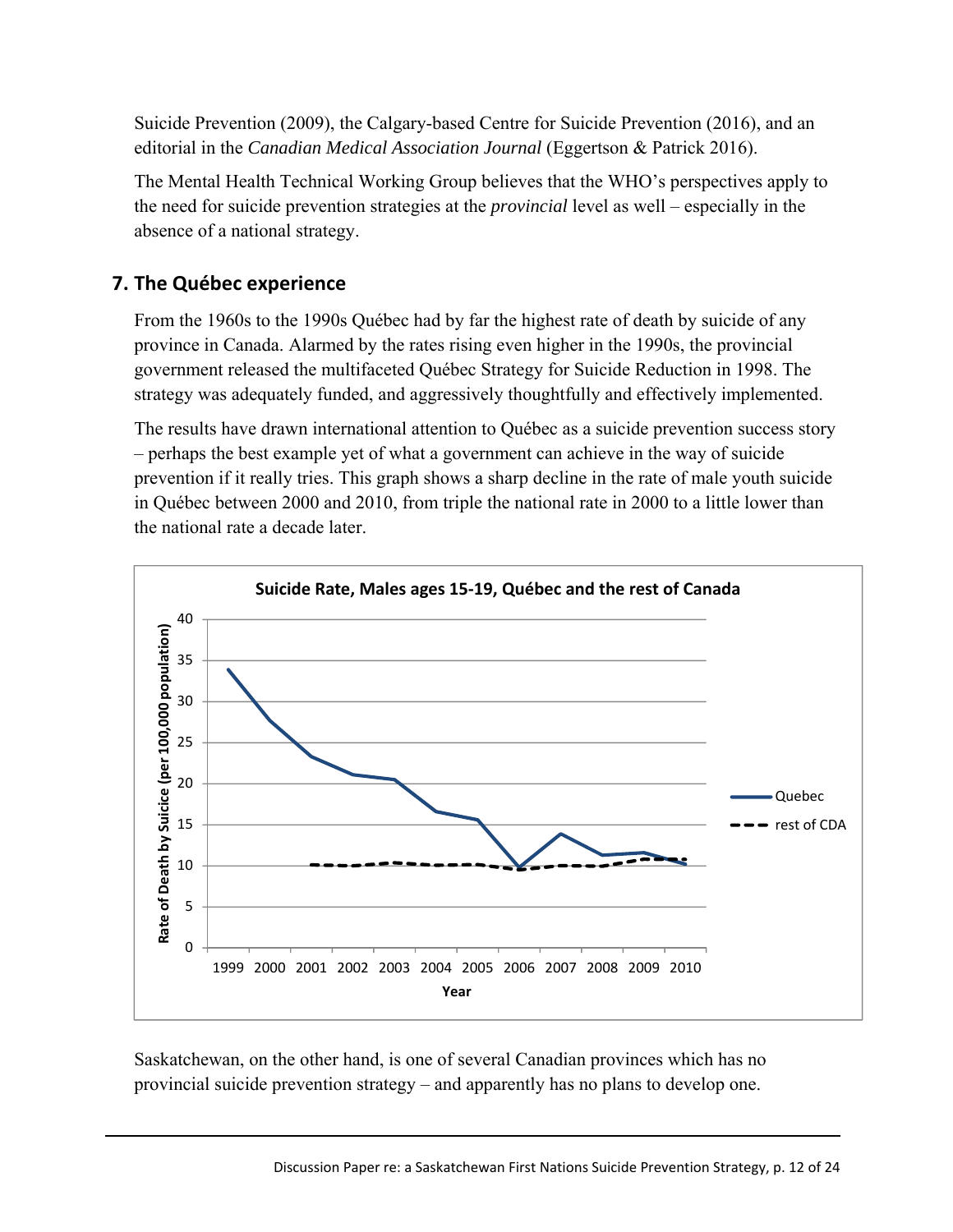## **8. The Inuit experience**

Inuit populations across the Arctic experienced a devastating increase in their suicide rates beginning in the 1970s, from rates lower than the national average to one in Nunavut (since 1999) that that is 9.8 times higher than the national rate – and 40 times higher the national rate for men 15 to 24.

Public health authorities did not begin to take evidence-informed action to address the Inuit suicide crisis until 2008, when a working group of officials from the Government of Nunavut, the Inuit representative organization Nunavut Tunngavik, the RCMP, and the communitybased Embrace Life Council began developing the Nunavut Suicide Prevention Strategy (NSPS), which was released in 2010.

Implementation of the strategy was crippled by the Government of Nunavut's failure to allocate funding to support the workplan that it had agreed to. It took until 2016, and public anger after the jury at a Coroner's Inquest issued recommendations highly critical of the Nunavut government, for the situation to be corrected. The Premier declared a state of suicide 'crisis' in the territory, named the world's first Minister Responsible for Suicide Prevention, and created and funded a secretariat to coordinate implement of the NSPS. In June of 2017 the four partner organizations released a detailed five-year implementation plan, called *Inuusivut Anninaqtuq* ('United for Life'), backed by \$35 million provided by the territorial government – \$16 million of which is earmarked for community programs that support suicide prevention. To see the range of activities that will be undertaken, review the document at http://inuusiq.com/wp-content/uploads/2017/06/Inuusivut\_Anninaqtuq\_English.pdf.

In 2016 the national Inuit organization, Inuit Tapiriit Kanatami (ITK), released the National Inuit Suicide Prevention Strategy (NISPS), which covers all four Inuit regions in Canada.

The Nunavut Suicide Prevention Strategy and the National Inuit Suicide Prevention Strategy are cutting-edge documents in that they locate elevated rates of suicide behaviour by an Indigenous population in the context of high rates of unresolved historical trauma, high rates of adverse childhood experiences, poor living conditions, and limited access to culturallyappropriate mental health services.

*Inuusivut Anninaqtuq* shows unparalleled commitment by a public government to work in partnership with Indigenous and other organizations to fund a wide range of suicide prevention measures in Indigenous communities. It took a decade for the Nunavut government's approach to suicide prevention to be completely transformed, from 'not our problem' to 'let's work hard together to bring the rates down.'

The Inuit suicide prevention strategies are too new to have any measureable impact on suicide rates, but they have succeeded in focusing attention and funding in ways which should make a difference in the coming years.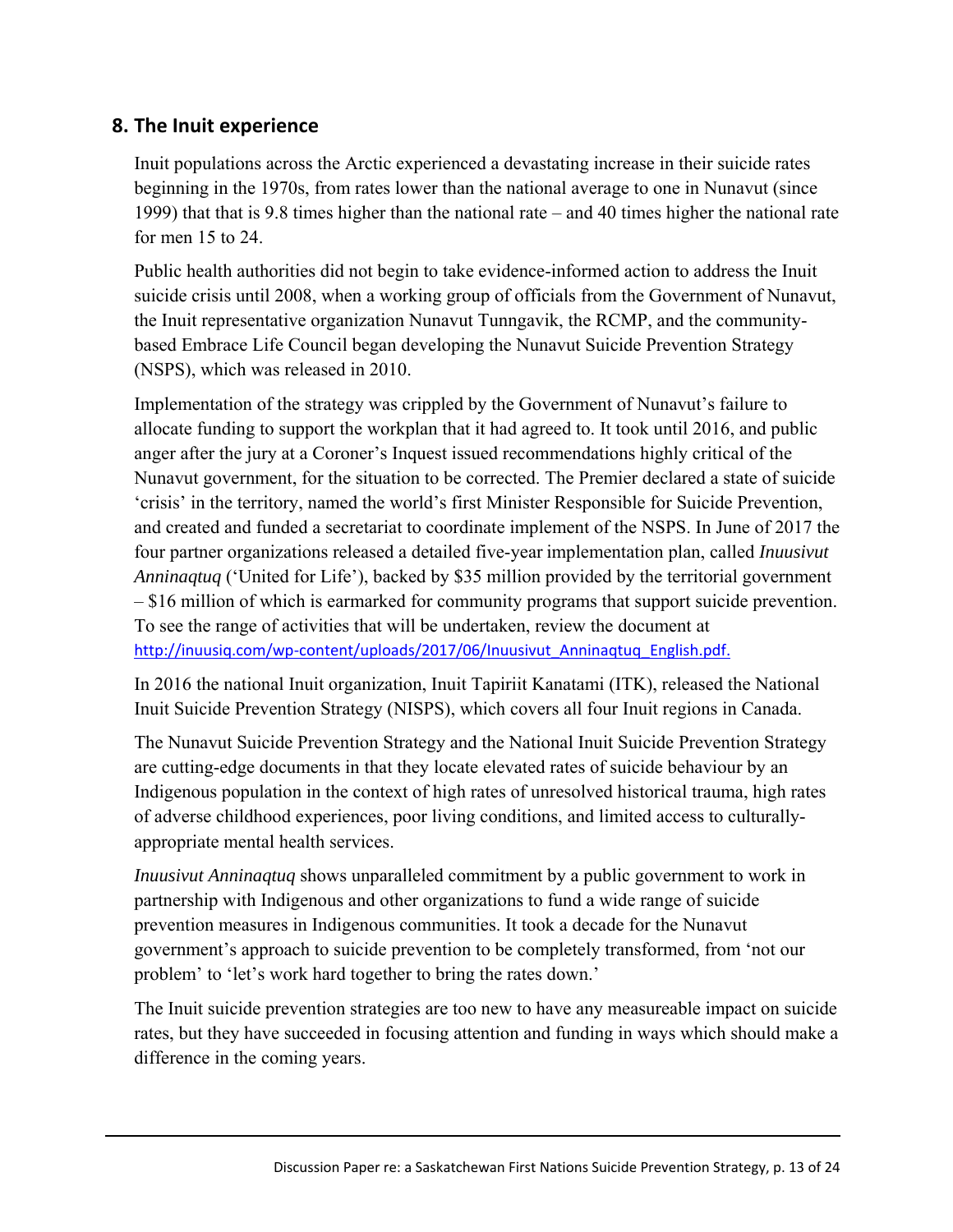# **9. The White Mountain Apache experience**

A 2016 article in the *American Journal of Public Health* reported on how a team of suicide prevention researchers and practitioners "evaluated the impact of a comprehensive, multitiered youth suicide prevention program among the White Mountain Apache of Arizona since its implementation in 2006" (Cwik et al 2016).

The results were impressive: "The overall Apache suicide death rates dropped from 40.0 to 24.7 per 100 000 (38% decrease), and the rate among those aged 15 to 24 years dropped from 128.5 to 99.0 per 100 000 (23% decrease). The annual number of attempts White Mountain Apache also dropped from 75 (in 2007) to 35 individuals (in 2012) in a population of 17,500 enrolled members.

The conclusion was that "the overall Apache suicide death rates dropped following the suicide prevention program. The community surveillance system served a critical role in providing a foundation for prevention programming and evaluation." This is another excellent example of what a society can achieve in the way of suicide prevention if it really tries.

The Mental Health Technical Working Group will be investigating the suicide prevention measures undertaken by the White Mountain Apache to see if their approach can be replicated in Saskatchewan.

# **10. Challenges in mental health supports and services for First Nations people in Saskatchewan** – prepared by Dr. Kim McKay‐McNabb

First Nations communities in Saskatchewan are burdened with many mental health disparities, and suicide is an urgent health care need for First Nations people within the province. The existing programs and services do not provide adequate access and support. Many First Nation individuals who attempt to seek supports and/or servies for crisis mental health supports are often disappointed when they cannot access a First Nation therapist. At the present time, there are very few options for mental health supports. The following are examples of the barriers that exist, and of the lived experiences of individuals who have mental health challenges.

**Family Treatment Centres:** This is a significant need for family treatments centers that can provide mental health supports to families, ranging from early childhood, adolescence and adults across the life span. The impacts of intergenerational trauma has had significant mental impacts on families and generations of families lack the ability to identify that they are experiencing mental health issues that may have been the direct result from intergenerational trauma.

**Client #1** – This First Nation individual was the head of the household and was struggling with substance abuse disorder (SAD), co-morbid with post-traumatic stress disorder (PTSD). They also had attended residential school in southern Saskatchewan. This individual knew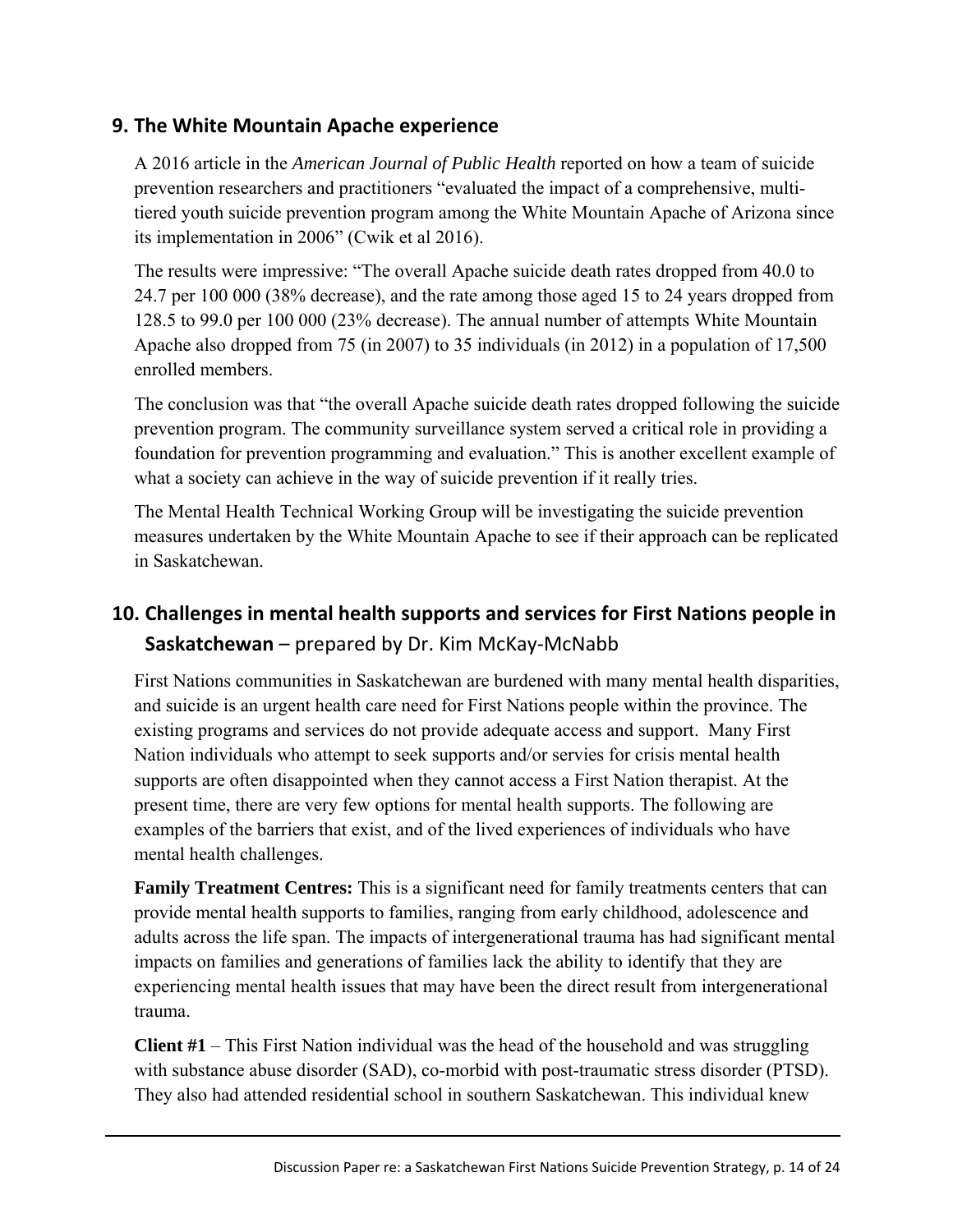that they had been struggling with symptoms since suffering the abuses while attending an Indian Residential School, and required intensive treatment. However, they did not want to leave their children with anyone and also wanted their partner to attend treatment as a family unit. Phone calls and emails were made by the client and their mental health therapist. All family treatment centers in Saskatchewan were contacted, and all had waitlists at the time of contact. As well, as a requirement, the majority of the family treatment centers required the client to attend detox prior to their application being accepted. Eighteen months later, this individual finally received approval from the waitlist. Unfortunately, at the time of the contact from the treatment centre, this individual was homeless, did not have their children in their custody any longer and at the writing of this has not been located by their mental health therapist to inform them of finally being accepted on the waitlist.

**Shame, Stigma and Mental Health:** Historically, there is stigma attached to mental health issues and generations of First Nations people have suffered with symptoms without accessing mental health supports. There are many theories about why this is occurring. However, as an experienced clinician who has worked within First Nation communities over the past few decades, I would suggest that efforts to engage with psychoeducational sessions to assist in understanding symptoms would greatly benefit individuals suffering with untreated/undiagnosed mental health disorders and challenges.

**Client #2** – This First Nation individual had been told all her life that only 'crazy' people need mental health supports. She reported that from a young age she had lived in numerous foster homes and eventually attended Indian residential school. By the time she was an adult she had significant symptoms of anxiety and depression. The first attempt on her life was in early adolescence and continues regularly into to the present time. She has been hospitalized numerous times over the past decade, where she reported that the mental health care providers medicate and stabilize her and then refer her to the community for mental health services. She reported that during the periods after she had been discharged she continued to have challenges with day-to-day functioning. She indicated that it was due to the high dosage of the mediation prescribed by the psychiatrist on staff in the psychiatric ward. Further, she reported feeling lethargic, no affect and "not myself". At this time, there are limited mental health supports available and since she remains in consistent crisis with suicidal ideation, she has a difficulty in securing/accessing mental health supports due to in some cases therapist not agreeing to treat her mental health disorder. She decided to access this writer/therapist when she learned of a First Nation woman who opened her own practice and was an Non-Insured Health Benefits (NIHB) Approved Mental Health Therapist. Previously, she had called the NIHB list and left messages on numerous occasions to therapists on the list, whom she stated failed to return her calls. She reported that was very frustrating and at times, felt like she was being abandoned. She stated that she had also requested cultural supports to assist with the mood disorders and was informed by mental health staff that it was not an appropriate method to treat her illness. We need to develop a model of care for First Nation individuals to assist in treating mental health disorders.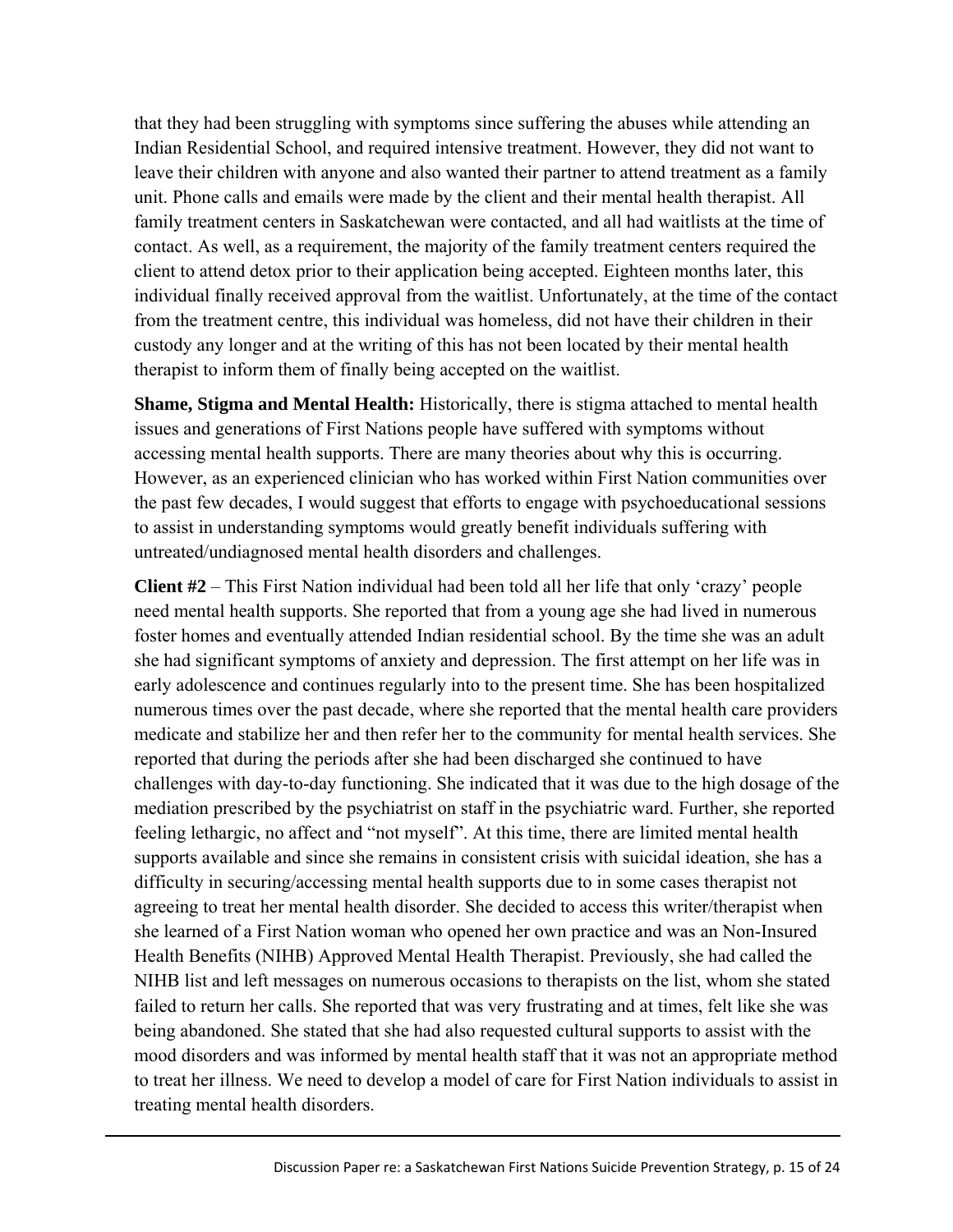### **Why is there not a list of First Nation Psychologists and Therapists?**

**Client #3** – A First Nations youth who is attending an equine therapy environment to deal with childhood trauma and adverse childhood experiences requested to attend a First Nation psychologist located in their city. At the present time, there is no listing of First Nation psychologists in Saskatchewan. This was a challenge that prevented the youth from accessing psychological supports and the caregivers indicated that they were at a loss of how to proceed with providing mental health supports specifically in regards to a First Nation psychologist.

**Client #4** – A First Nation young woman diagnosed with depression in adolescence and further diagnosed in young adulthood as a dual diagnosis of Major Depressive Disorder and Substance Abuse Disorder. At the age of thirteen she had her first suicide attempt and continues to the struggle with suicidal ideation. She reported that she should not be here today, as a number of her attempts she had medically died and machines and medications brought her back to life. Over her life course she has been hospitalized on numerous occasions. She reported adverse childhood experiences, and had reported witnessing a parent attempt to take their life as a child. She reported that she has tried numerous medications to assist to manage her symptoms, which have not alleviated the suicidal ideation. At the writing of this report, this individual continues to struggle with day to day functioning, cannot attend a job regularly (she reports when she can stabilize, she enjoys working – although she has not been able to do so in two years), has been denied disability (she has appealed and lost) and cannot live on her own due to financial challenges. All of these later compounded into more mental health challenges as she was raised by parents who had attended an Indian Residential School and were struggling themselves. She reported that attending a First Nation mental health therapist was beneficial to her treatment and care. Although, when her therapist closed her practice in the winter of 2017, she reported that she could not locate a First Nation therapist on the NIHB list to assist her with crisis support and long-term therapy – which resulted in another mental health challenge.

## **The MHTWG's initial discussions have identified significant gaps and barriers in the existing mental health programs and services available to First Nations people in Saskatchewan:**

––

1. The most significant gap relates to the approved Mental Health Therapist (MHT) list maintained by Health Canada's First Nations and Inuit Health Branch (FNIHB). There are currently few clinicians on this list who are taking on new clients. Individuals seeking supports often call the entire listing of clinicians and leave messages in an attempt to access a MHT. What if this individual is in significant mental health distress? Where does that leave a person who is in need of mental health support, who is in crisis? Who can advocate for them? How many individuals will continue to reach out for help when they do not reach a MHT by phone?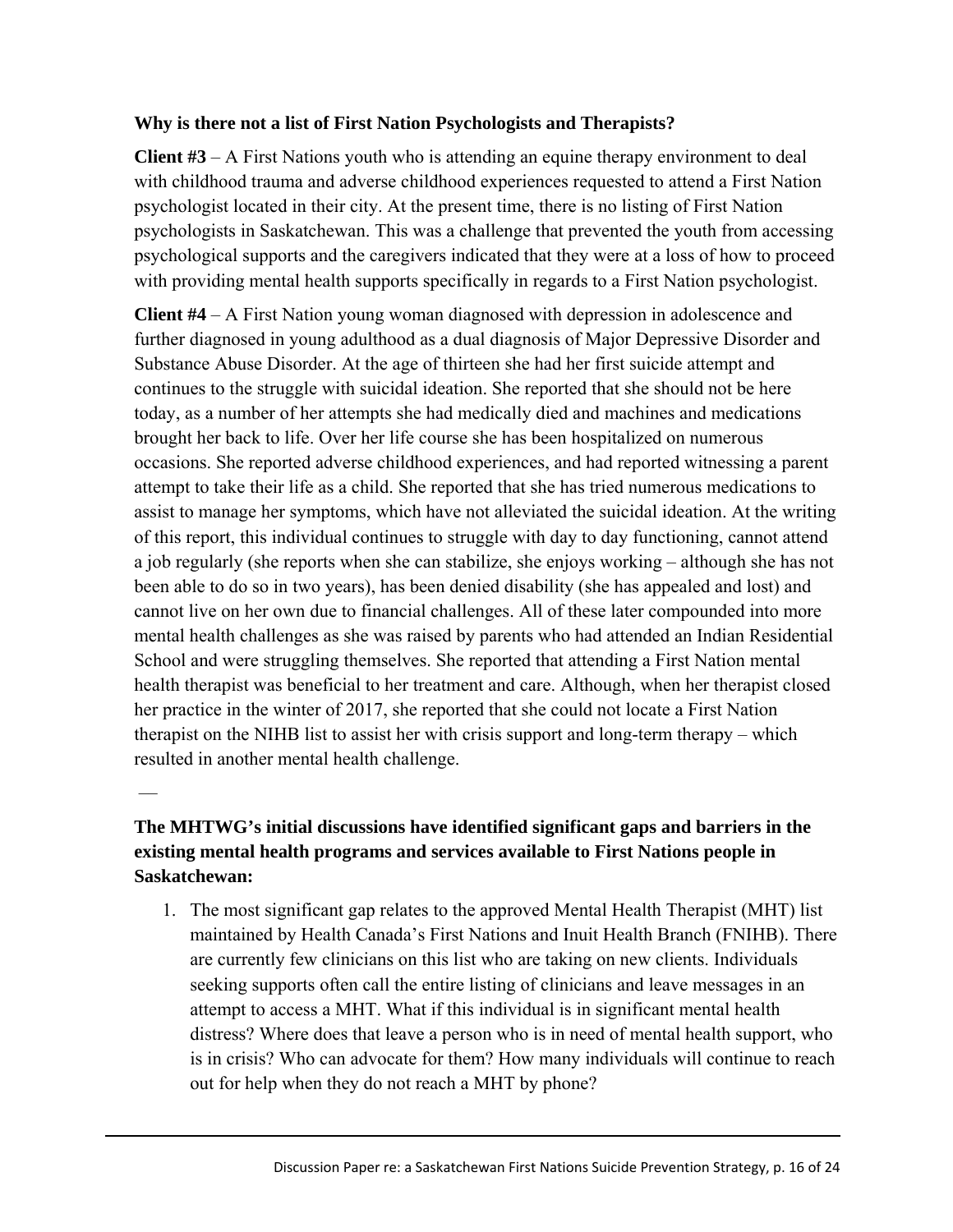- 2. There are significant gaps and limited supports and services for the broad range of psychological treatment, interventions, and limited access to addiction and family treatment centers, especially in Northern Saskatchewan.
- 3. There are very few options currently available for individuals who are experiencing the intergenerational trauma and effects of the Indian Residential Schools.
- 4. There are currently very few treatment options that focus on the devastating impacts on children and youth who witness intergeneration trauma, family violence and abuse. There are very few therapy and treatment models to work specifically within the First Nations communities to prevent mental health impacts. This gap suggests that specific supports and services need to be developed within First Nation communities to help children and youth heal from intergenerational trauma.
- 5. There is a need for programs and services for men and women who may be struggling with addictions and substance abuse disorder. There are a few programs that encourage men and women to participate in programs that assist in building stronger parenting skills and developing healthier relationships. Most focus on a deficit not on their strengths.
- 6. There is a lack of youth programs for mental health, healthy relationships, support groups, etc.
- 7. There is a need for programs and services addressing bullying and lateral violence, which occurs across the age span from children, youth, adolescents, adults and older adults.
- 8. There is a need for integrating traditional/ceremonial options for First Nation individuals who may want to access this as an option for treatment,

We are aware that the Government of Saskatchewan released a ten-year Mental Health and Addictions Action Plan for Saskatchewan (Saskatchewan, 2014). We have not found information on the degree to which the Action Plan has actually been implemented, or evaluated.

The recommendations contained in the Saskatchewan First Nations Suicide Prevention Strategy will be aligned with those already made by the Mental Health & Addictions Task Team (Mental Health & Addictions Task Team 2010), by FSIN's *Cultural Responsiveness Framework* (Federation of Saskatchewan Indian Nations 2014), and by the *First Nations Mental Wellness Continuum Framework* (Health Canada 2015).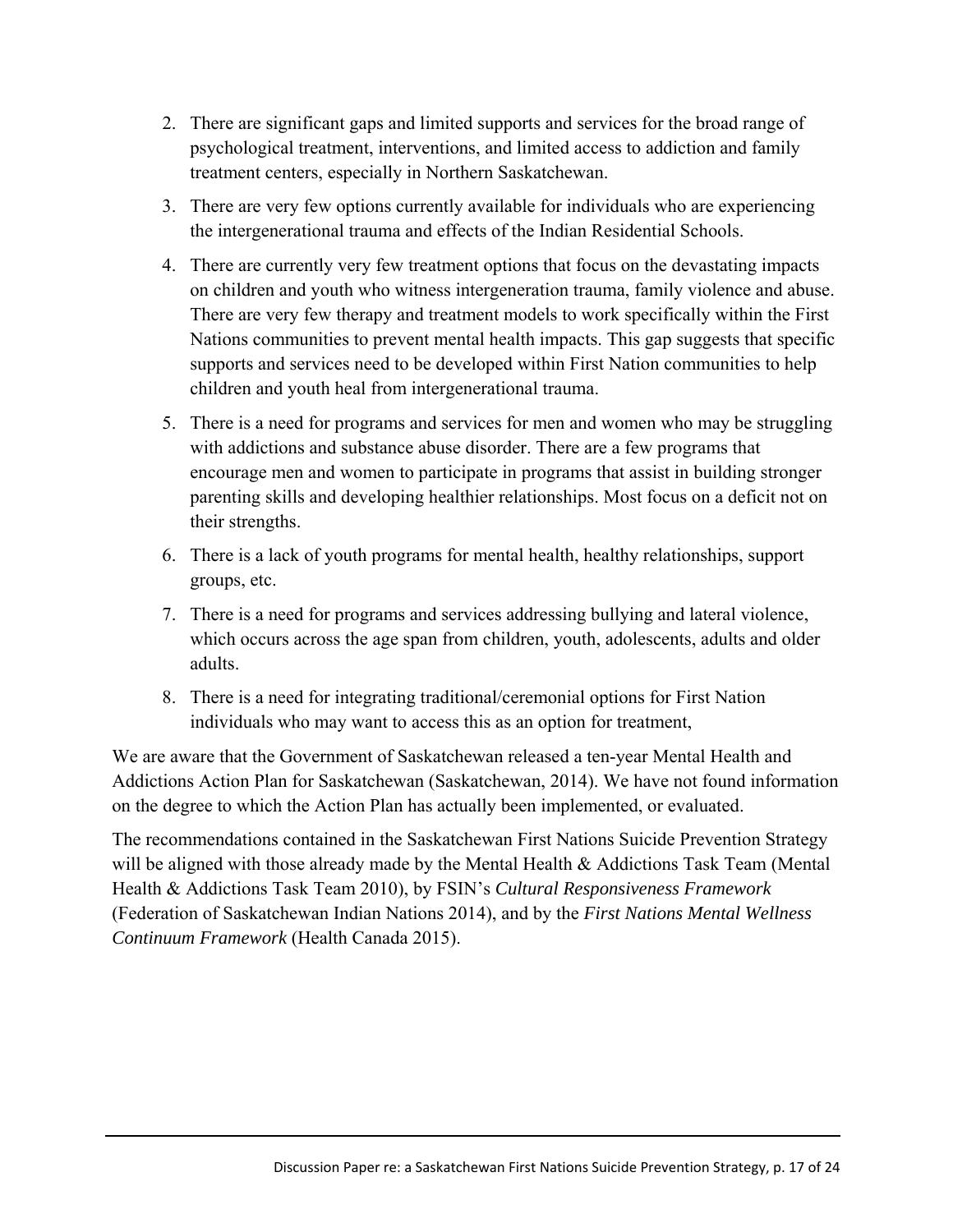## **11. The next steps, and how to contribute**

The Federation of Sovereign Indigenous Nations (FSIN) represents 74 First Nations in Saskatchewan. The Federation is committed to honouring the spirit and intent of the Treaties, as well as the promotion, protection and implementation of the Treaty promises that were made more than a century ago.

The Saskatchewan First Nations Suicide Prevention Strategy initiative was announced on World Suicide Prevention Day, September 10, 2017. "We need the world to know that Indigenous people are taking action on their own," Vice-Chief Heather Bear said at the announcement. "We don't have to wait for government. If we wait for government, it will never happen... so we need to take action ourselves."

A sweat and feast were held one week later, to launch the project in a good way according to protocol.

FSIN has retained two Technical Advisors to assist with development of the Strategy: Jack Hicks, Adjunct Professor of Community Health & Epidemiology in the College of Medicine at the University of Saskatchewan; and, Dr. Kim McKay-McNabb, a First Nations therapist in her own private practice.

Over the next few months the FSIN's Mental Health Technical Working Group will be preparing an evidence-informed, multifaceted draft Suicide Prevention Strategy, conducting consultations about it throughout the province, reviewing the comments and suggestions received, and then releasing a final Suicide Prevention Strategy by May 31, 2018.

The final Strategy will implement the detailed motion passed by FSIN's Health and Social Development Commission and Resolution 2049 passed by the FSIN Legislative Assembly, both of which are appended to this Discussion Paper.

**We invite your comments on what should be included in the Saskatchewan First Nations Suicide Prevention Strategy.** 

**What are your thoughts on the information contained in this Discussion Paper?** 

**What actions do you feel could be taken to reduce the rate of suicide behaviour in your community, both in the short term and over the long term?**

**Comments and suggestions need to be received by November 15, 2017.** 

Please send your submissions to mental.wellness@fsin.com. For further information, please contact Charmaine Pyakutch, FSIN Special Projects Researcher/Analyst at 306.665.1215; Jack Hicks at 306.262.4735; or, Dr. Kim McKay-McNabb at 306.533.2299.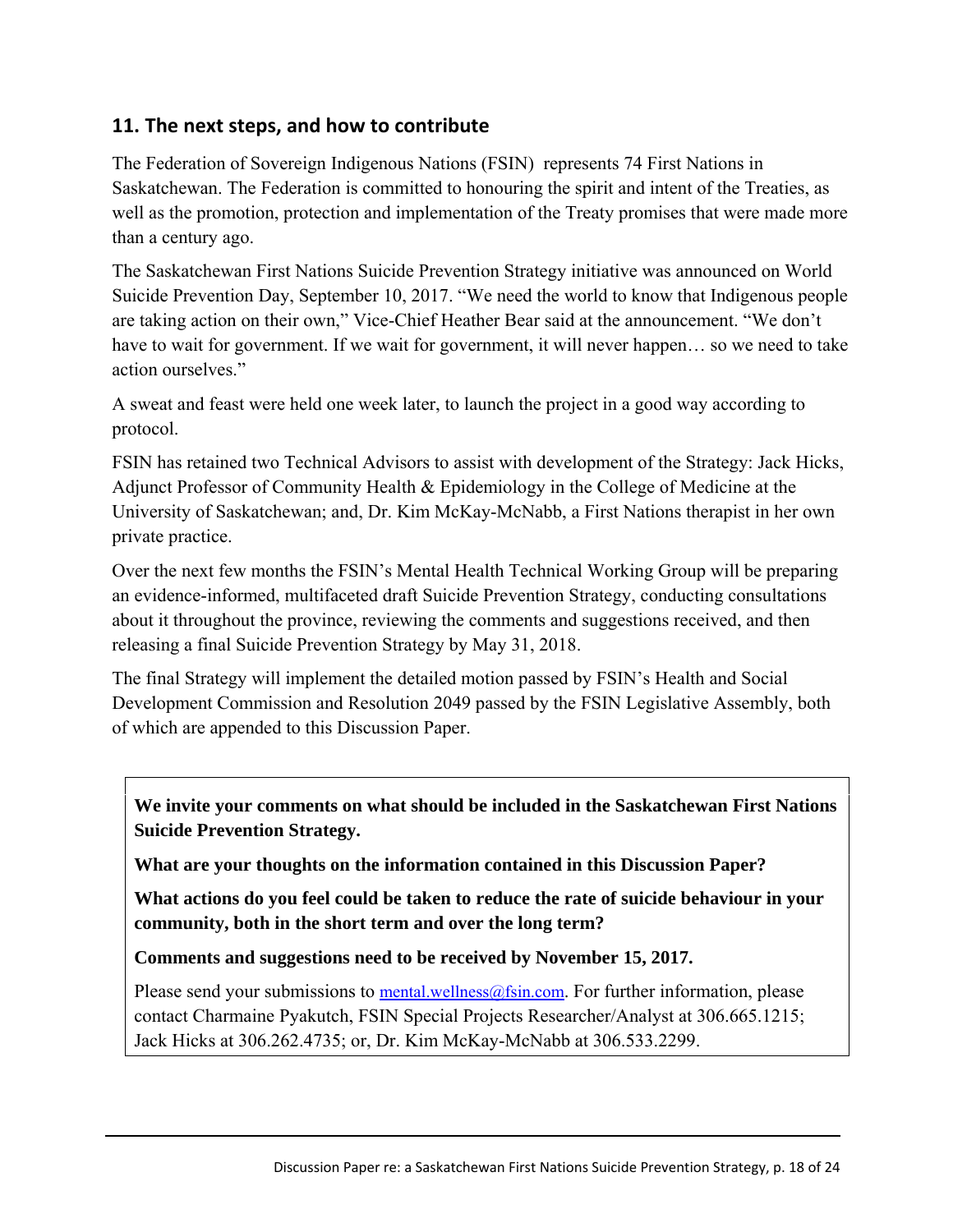### **12. References**

- Anda, Robert F., et al. 2006. "The enduring effects of abuse and related adverse experiences in childhood: A convergence of evidence from neurobiology and epidemiology." *European Archive of Psychiatry and Clinical Neuroscience* 256:3, 174-86. https://childtrauma.org/wpcontent/uploads/2013/11/Anda\_Perry\_etal.pdf
- Australia, Department of Health and Ageing. 2013. *National Aboriginal and Torres Strait Islander Suicide Prevention Strategy.* http://iaha.com.au/wp-content/uploads/2013/05/MAY-2013-Final-National-Aboriginaland-Torres-Strait-Islander-Suicide-Prevention-Strategy11.pdf
- Beautrais Annette L., and David M. Fergusson. 2006 "Indigenous suicide in New Zealand." *Archives of Suicide Research* 10:2, 159-68. http://ir.lib.uwo.ca/cgi/viewcontent.cgi?article=1259&context=aprci
- Canada, House of Commons- Standing Committee on Indigenous and Northern Affairs. 2017. *Breaking Point: The Suicide Crisis in Indigenous Communities.* Report of the Standing Committee. http://www.ourcommons.ca/DocumentViewer/en/42-1/INAN/report-9
- Canadian Association for Suicide Prevention. 2009. *Blueprint for a Canadian National Suicide Prevention Strategy.* 2nd edition. http://suicideprevention.ca/wp-content/uploads/2016/09/SuicidePreventionBlueprint0909.pdf
- Centre for Suicide Prevention. 2016. *Does Canada Need a National Suicide Prevention Strategy?* https://www.suicideinfo.ca/wp-content/uploads/2016/12/iE22-National-Strategy.pdf
- Cwik, Mary F., et al. 2016. "Decreases in suicide deaths and attempts linked to the White Mountain Apache Suicide Surveillance and Prevention System, 2001–2012." *American Journal of Public Health* 106:12, 2183-9.
- Dube, Shanta R., et al. 2001. "Childhood abuse, household dysfunction, and the risk of attempted suicide throughout the file span: Findings from the Adverse Childhood Experience Study." *Journal of the American Medical Association* 286:24, 3089-96. http://www.facmed.unam.mx/cainm/publicaciones/biblio/2/2.pdf
- Eggertson, Laura, and Kirsten Patrick. 2016 September 6. "Canada needs a national suicide prevention strategy." *Canadian Medical Association Journal.* Editorial. http://www.cmaj.ca/content/early/2016/09/06/cmaj.160935.full.pdf

Federation of Saskatchewan Indian Nations. 2014. *Cultural Responsiveness Framework.*

- Federation of Saskatchewan Indian Nations, Mental Health & Addictions Task Team. 2010. "Mental Health & Addictions." Recommendations presented to the tri-partite Steering Committee.
- Federation of Sovereign Indigenous Nations, Health and Social Development Commission. 2017 May 8. "Saskatchewan Indigenous First Nations Suicide Prevention Strategy." (motion)
- Federation of Sovereign Indigenous Nations, Legislative Assembly. 2017 May 18. "Support for First Nations Suicide Prevention Strateg." (resolution)
- Globe and Mail. 2016 March 11. "AFN top chief Perry Bellegarde calls for national suicide strategy." https://www.theglobeandmail.com/news/national/afn-national-chief-perry-bellegarde-calls-for-nationalsuicide-strategy/article29187806/
- Goldney, Robert. 20013. *Suicide Prevention* (2<sup>nd</sup> ed.) Oxford University Press. https://www.amazon.ca/Suicide-Prevention-Robert-D-Goldney/dp/0199677581
- Health Canada. 2015. *First Nations Mental Wellness Continuum Framework.* http://publications.gc.ca/collections/collection\_2015/sc-hc/H34-278-1-2014-eng.pdf
- Inuit Tapiriit Kanatami. 2016. *National Inuit Suicide Prevention Strategy.* https://www.itk.ca/wpcontent/uploads/2016/07/ITK-National-Inuit-Suicide-Prevention-Strategy-2016.pdf
- Lechner, Amanda, Michael Cavanaugh, and Crystal Blyler. 2016. *Addressing Trauma in American Indian and Alaska Native Youth.* Report prepared by Mathematica Policy Research for the Assistant Secretary for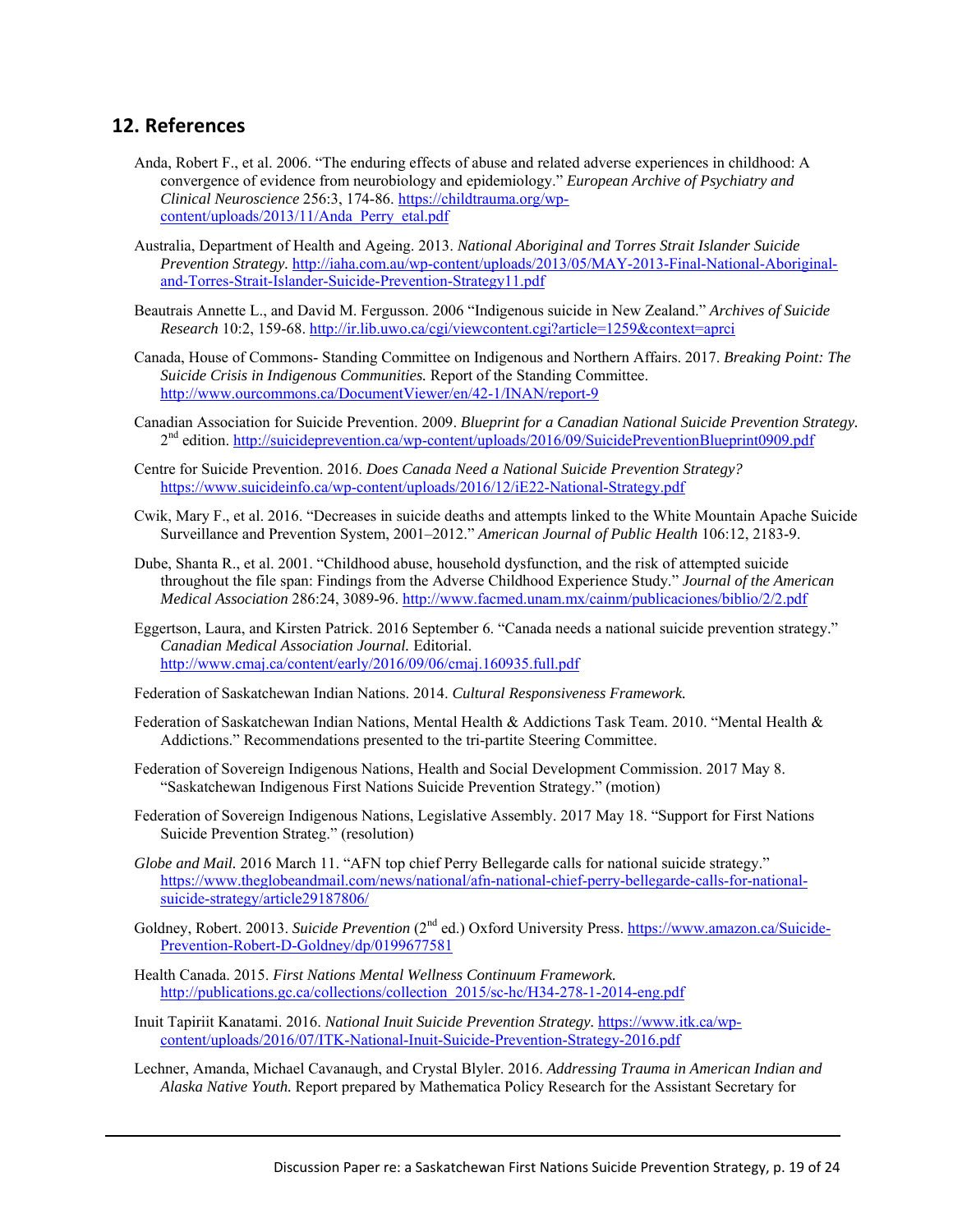Planning and Evaluation, U.S. Department of Health and Human Services. https://aspe.hhs.gov/system/files/pdf/207941/AIANYouthTIC.

- Marie, Dannette, David M. Fergusson and Joseph M. Boden. 2011. "Ethnicity and pathways to welfare dependence in a New Zealand birth cohort." *Policy Quarterly* 7:2, 14-22. http://igps.victoria.ac.nz/publications/files/e3b5e3549a1.pdf
- Matsubayashia, Tetsuya, and Michiko Ueda. 2011. "The effect of national suicide prevention programs on suicide rates in 21 OECD nations." *Social Science & Medicine* 73. www.sciencedirect.com/science/article/pii/S0277953611005296
- Nunavut, Government of, Nunavut Tunngavik Inc., Royal Canadian Mounted Police V Division, and Embrace Life Council. 2010. *Nunavut Suicide Prevention Strategy.* http://www.tunngavik.com/files/2010/10/2010-10- 26-nunavut-suicide-prevention-strategy-english1.pdf
- ---. 2017. *Inuusivut Anninaqtuq Action Plan 2017-2022.* http://inuusiq.com/wpcontent/uploads/2017/06/Inuusivut\_Anninaqtuq\_English.pdf
- Ports, Katie A., et al. 2017. "Adverse childhood experiences and suicide risk: Toward comprehensive prevention." *American Journal of Preventive Medicine.* https://doi.org/10.1016/j.amepre.2017.03.015
- Québec, Ministry of Health and Social Services. 1998. *Help For Life: Québec's Strategy for Preventing Suicide.* English version. http://publications.msss.gouv.qc.ca/msss/fichiers/1997/97-237-a.pdf
- Sámi Norwegian National Advisory Unit on Mental Health and Substance Abuse (SANKS), and Saami Council. 2017. *Plan for Suicide Prevention among the Sámi People in Norway, Sweden, and Finland.* English version. https://finnmarkssykehuset.no/Documents/SANKS/Plan%20FOR%20SUICIDE%20PREVENTION%20AM ONG%20THE%20S%C3%81MI%20PEOPLE%20IN%20NORWAY.pdf
- Saskatchewan, Government of. 2014. *Working Together for Change: A 10-Year Mental Health and Addictions Action Plan for Saskatchewan.* https://www.saskatchewan.ca/government/health-care-administration-andprovider-resources/saskatchewan-health-initiatives/mental-health-and-addictions-action-plan
- Samaritans. 2017. *Dying From Inequality: Socioeconomic Disadvantage and Suicidal Behaviour.* Summary Report. http://www.samaritans.org/sites/default/files/kcfinder/files/Samaritans%20Dying%20from%20inequality%2 0report%20-%20summary.pdf
- Slama, Frédéric, et al. 2009. "Admixture analysis of age at first suicide attempt." *Journal of Psychiatric Research* 42:10, 895-900. http://dx.doi.org/10.1016/j.jpsychires.2009.01.007
- Stevens, Jane Ellen. 2012. "The Adverse Childhood Experiences Study: The largest public health study you never heard of." *The Huffington Post.* http://www.huffingtonpost.com/jane-ellen-stevens/the-adversechildhood-exp\_1\_b\_1943647.html
- United Nations. 1996. *Prevention of Suicide: Guidelines for the Formulation and Implementation of National Strategies*. New York.
- World Health Organization. 2004 September 8. "Suicide huge but preventable public health problem, says WHO." Media release on World Suicide Prevention Day. http://www.who.int/mediacentre/news/releases/2004/pr61/en/
- ---. 2012. *Public Health Action for the Prevention of Suicide: A Framework.* http://apps.who.int/iris/bitstream/10665/75166/1/9789241503570\_eng.pdf
- ---. 2014. *Preventing Suicide: A Global Imperative.* http://www.who.int/mental\_health/suicideprevention/world\_report\_2014/en/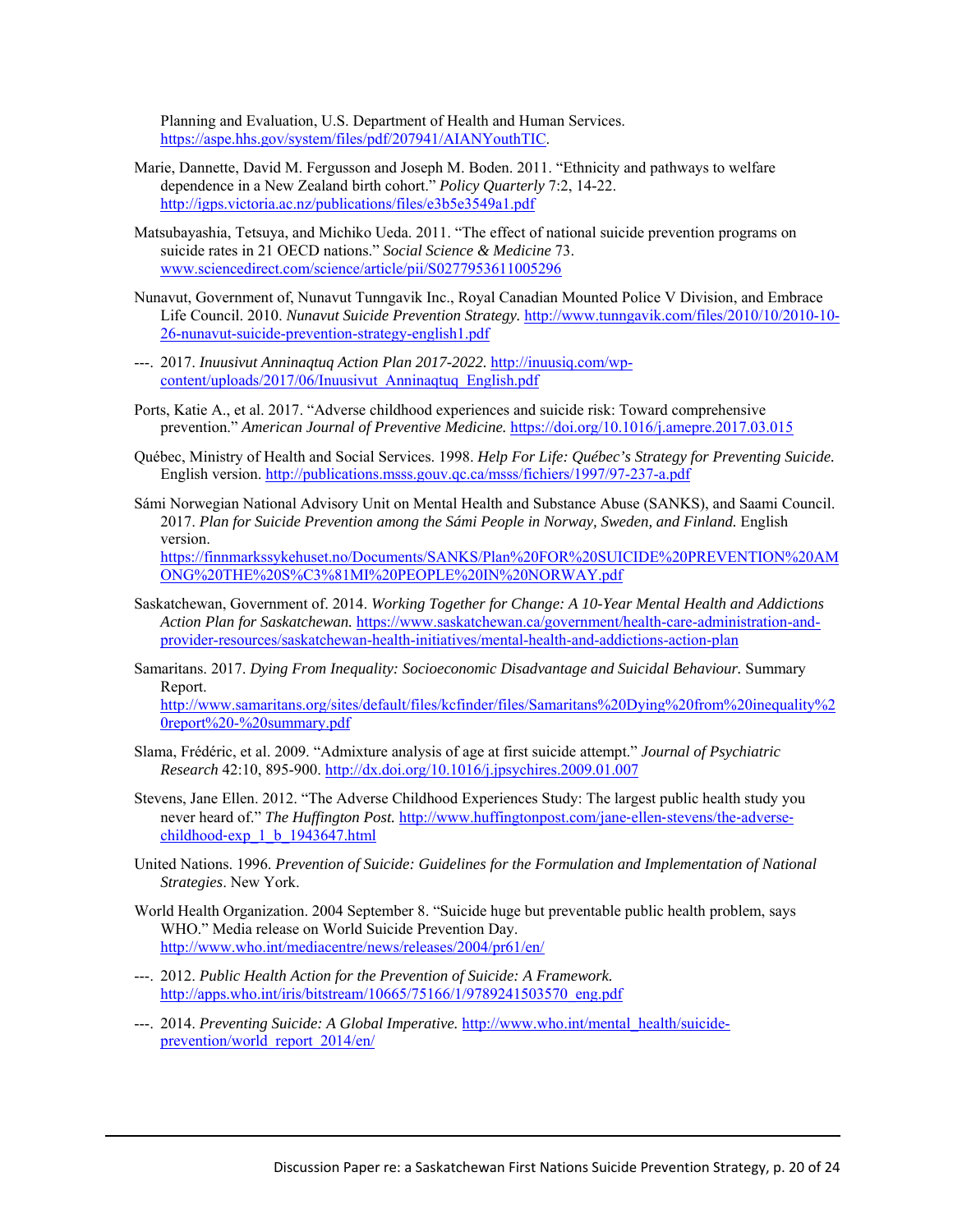### **Health and Social Development Secretariat Health and Social Development Commission MOTION RECORD**

| <b>MOTION NUMBER:</b> |                                                                                    |
|-----------------------|------------------------------------------------------------------------------------|
| <b>PURPOSE:</b>       | <b>Saskatchewan Indigenous First Nations</b><br><b>Suicide Prevention Strategy</b> |
| <b>MEETING DATE:</b>  | May 8, 2017                                                                        |

**BE IT RESOLVED THAT** the Federation of Sovereign Indigenous Nations (FSIN) shall develop and release a Saskatchewan Indigenous First Nations Suicide Prevention Strategy by May 30, 2018 as a matter of highest priority; and,

#### **BE IT FURTHER RESOLVED THAT THIS STRATEGY SHALL:**

- A. Respect and reflect the cultures of Saskatchewan Indigenous First Nations;
- B. Acknowledge, celebrate and learn from the good work that has been done, and is being done, in many of our communities;
- C. Support capacity‐building at the community level so as to strengthen the ability of Tribal Councils and individual First Nations to take whatever actions they feel are required to address suicide behaviour locally;
- D. Improve the resources available to implement suicide preventions measures at both the provincial and the community level;
- E. Implement 'best practices' and lessons learned from the suicide prevention strategies of other Indigenous peoples, and of governments both nationally and internationally;
- F. Address suicide prevention, suicide intervention and suicide postvention;
- G. Have a particular focus on suicide behaviour among children and youth, but address the needs of all age groups;
- H. Address the needs of both Indigenous First Nations people living on reserves and Indigenous First Nations people living in cities and towns;
- I. Focus on both the provision of a broad range of culturally‐appropriate mental health services (commensurate with the burden of suffering in the communities) as well as the other measures which address the well‐documented background risk factors for suicide behaviour, including unresolved historical trauma, poor living conditions; high rates of early childhood adversity, high rates of violence, and high rates of substance abuse;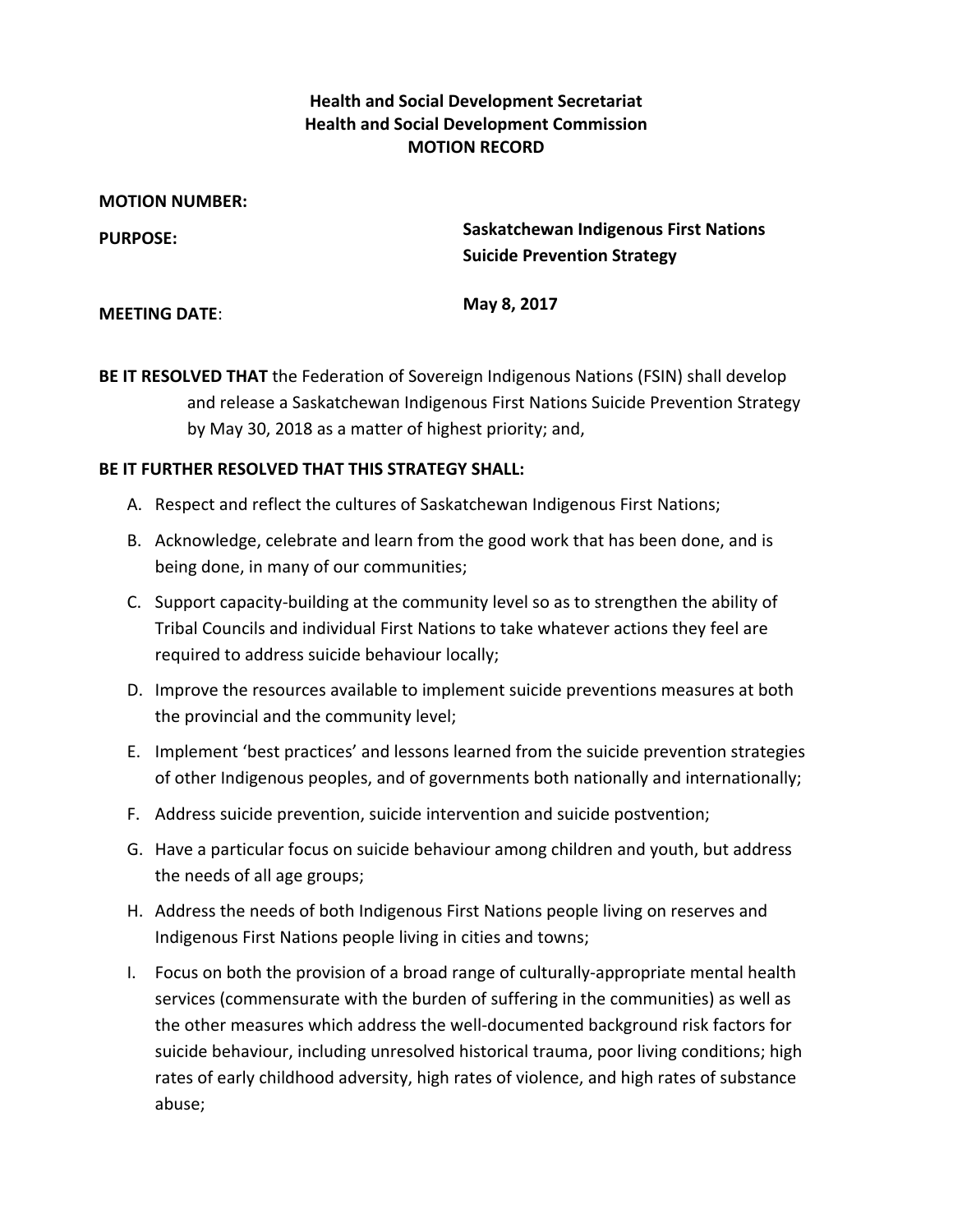- **J.** Require both the federal and provincial governments to acknowledge the Treaty Rights of Saskatchewan Indigenous First Nations people to health and social services of capable of addressing the burden of social suffering in our communities;
- **K.** Establish an evaluation framework capable of measuring whether public health and other authorities deliver on commitments made, and whether the measures outlined in the strategy are making a positive impact on the rates of suicide behaviour by Saskatchewan Indigenous First Nations people; and,
- **L.** Set out a research program to strengthen work on both immediate and background risk factors for suicide behaviour over the coming decade.
- **M.** Strike a Mental Health Technical Working Group to assist in guiding the work of the Suicide Prevention framework with representation from a provincial perspective with the following members:

Shirley Bighead (PAGC) Flora Fiddler (MLTC) Angie Tanner (Cowessess First Nation) Dawn Sinclair (YTC) Penny Constant (PAGC) Joanne McKay (NITHA) Jeremy Seeseequasis (Beardy's & Okemasis First Nation) Linda Barclay (STC) Stephen Neapetung (STC)

**MOVED BY:** Chief Gilbert Ledoux, STC

### **SECONDED BY:** Councillor Richard Aisaican, Independent

All in Favour

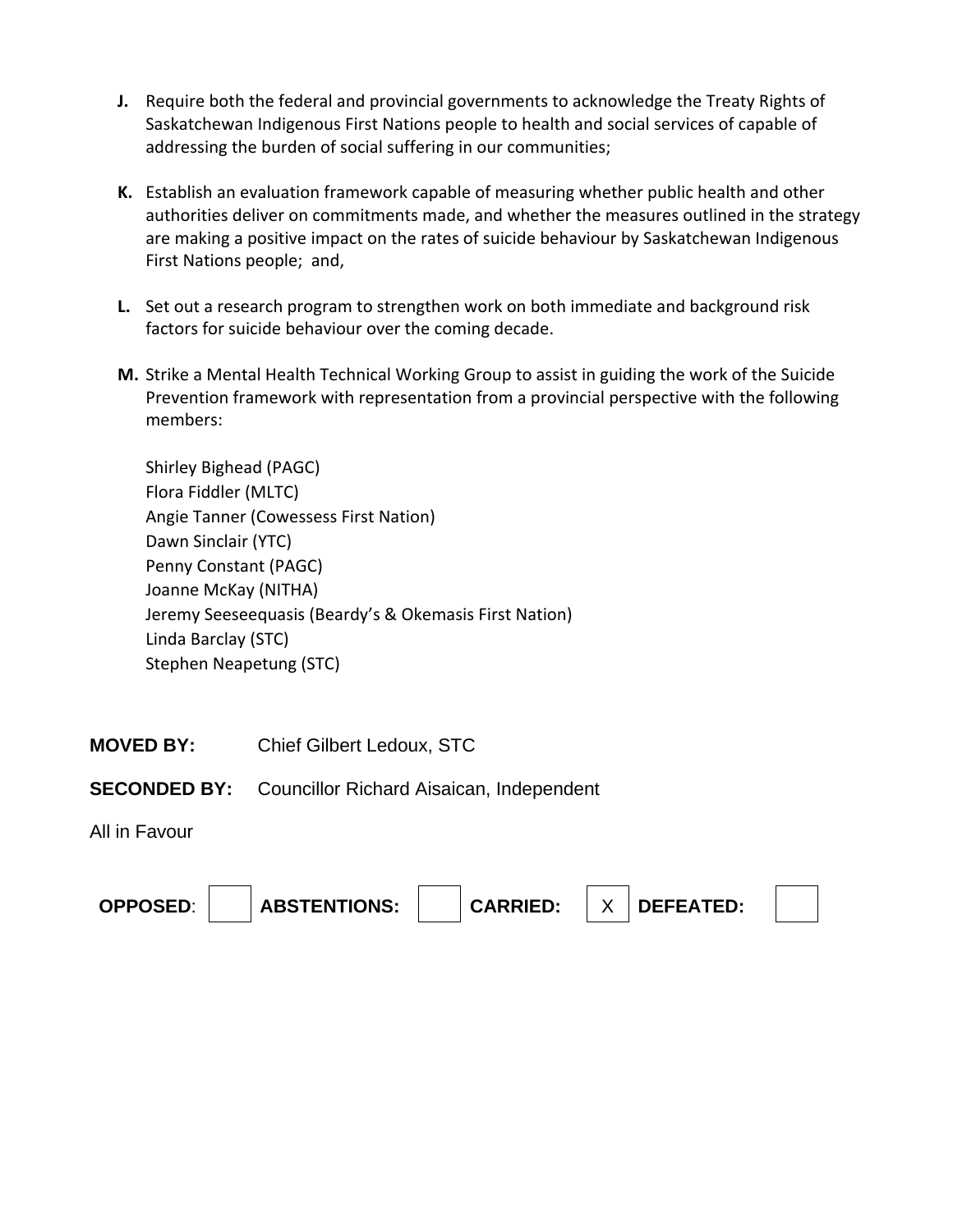

# LEGISLATIVE ASSEMBLY RESOLUTION

**MAY 18, 2017** 

#### REFERENCE NUMBER: 2049

# SUPPORT FOR FIRST NATION SUICIDE PREVENTION STRATEGY

- WHEREAS the United Nations Declaration on the Rights of Indigenous Peoples states that Indigenous people shall take effective measures to ensure continuing improvement of their social conditions and have the right to determine and develop priorities and strategies; and
- WHEREAS the Truth and Reconciliation Commission of Canada: Calls to Action states that the gaps in health must be assessed and closed in collaboration with Indigenous people and specifically references the indicators of suicide; and
- WHEREAS First Nations have recently faced a state of crisis with numerous suicides in their communities: and
- WHEREAS the rate of death by suicide is higher among the First Nations population than among the non-First Nations population of Saskatchewan, and it is significantly elevated among First Nations children and youth; and
- WHEREAS the rate of death by suicide by First Nations persons in Saskatchewan will not decrease without multifaceted suicide prevention measures being implemented; and
- WHEREAS there is no regional First Nations suicide prevention strategy in Saskatchewan